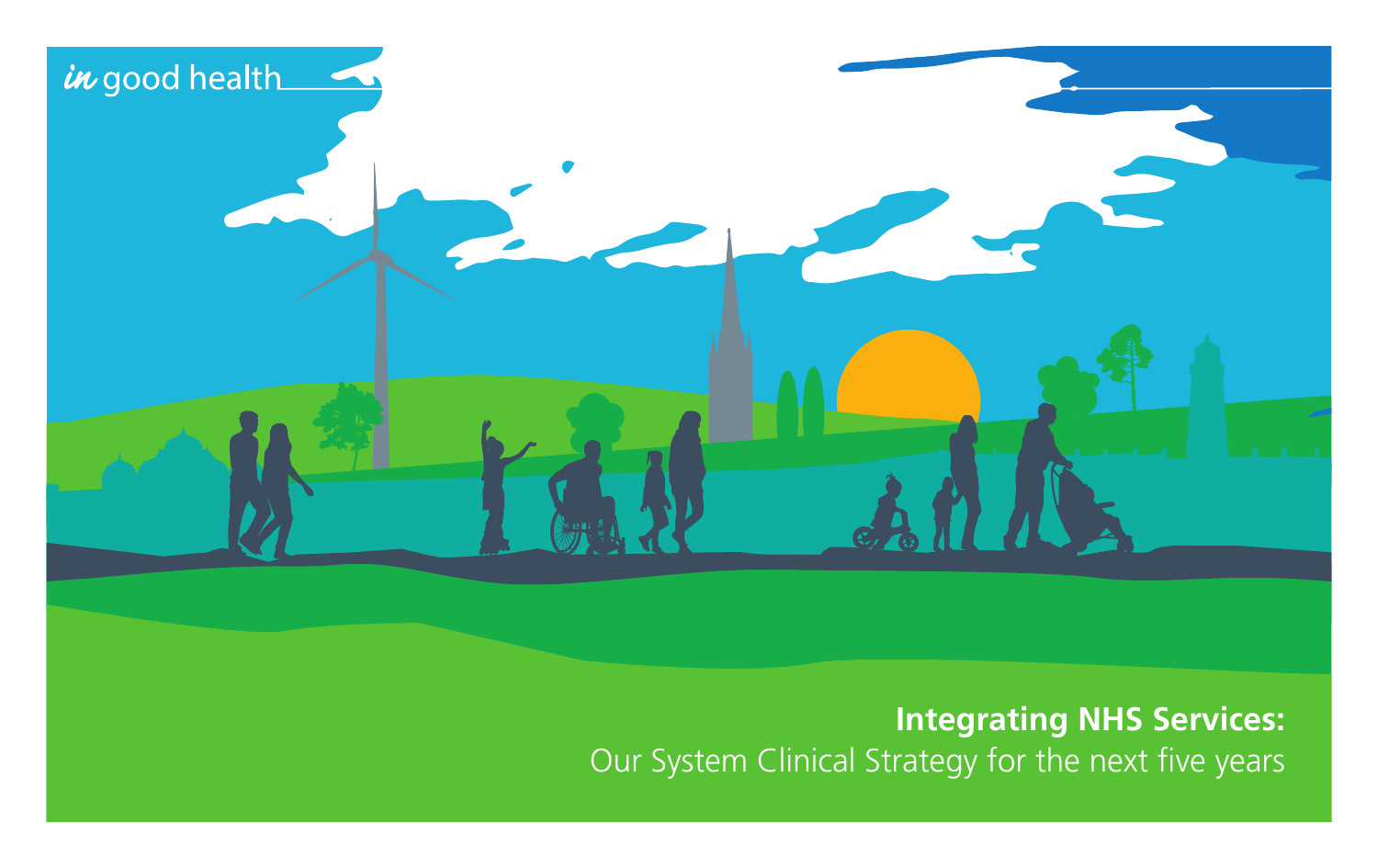## <span id="page-1-0"></span>**Contents**

2

由

| Pg 3-5                                 | <b>NW</b> picture                                                |  |  |
|----------------------------------------|------------------------------------------------------------------|--|--|
| Pg 6-7                                 |                                                                  |  |  |
|                                        | Clinical<br>objectives                                           |  |  |
| Pg 8-10                                |                                                                  |  |  |
| <b>Pg 11</b>                           | Whole<br>person                                                  |  |  |
|                                        | One service                                                      |  |  |
| <b>Pg 12</b>                           |                                                                  |  |  |
| Pg 13                                  | Waiting                                                          |  |  |
| <b>Pg 14</b>                           |                                                                  |  |  |
| Pg 15                                  | times                                                            |  |  |
| <b>Pg 16</b>                           | Improve                                                          |  |  |
| Pg 17                                  | Clinical objectives: detail<br>health                            |  |  |
|                                        | Be reliable                                                      |  |  |
|                                        |                                                                  |  |  |
|                                        |                                                                  |  |  |
|                                        | <b>Health</b>                                                    |  |  |
| Pg 22-27                               | inequalities                                                     |  |  |
|                                        | <b>Healthcare</b><br>services                                    |  |  |
| Please click these chapter headings to | <b>Numbers</b><br><b>Recent and</b>                              |  |  |
|                                        | Pg 18-19<br>Pg 20-21<br>no straight to the start of that section |  |  |

go straight to the start of that section

[Foreword](#page-2-0)

[Introduction](#page-5-0)

challenges

[Views](#page-21-0)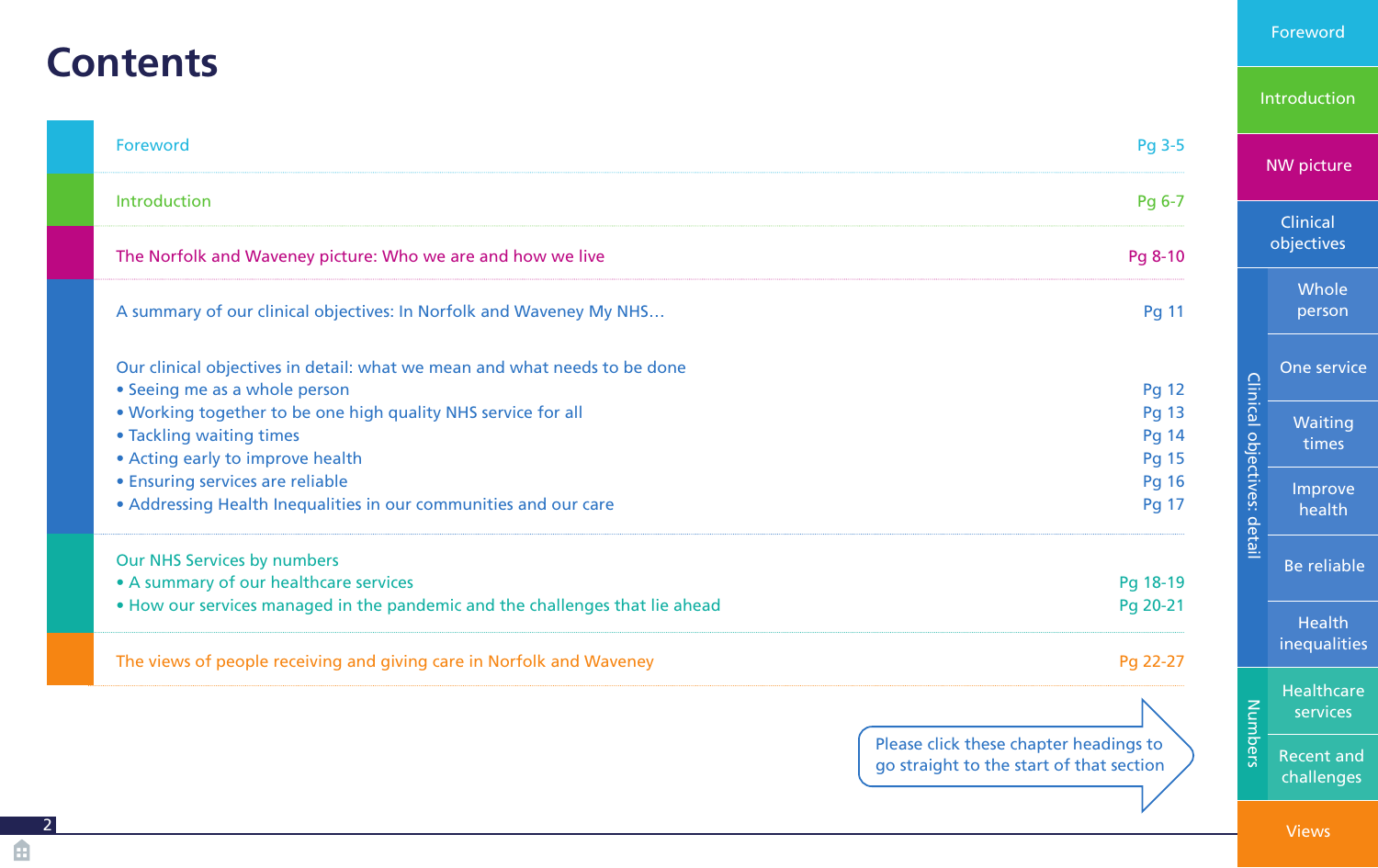### <span id="page-2-0"></span>**Foreword**

The Norfolk and Waveney Integrated Care System is made-up of a wide range of partner organisations, **working together to help people lead longer, healthier and happier lives.** Our Integrated Care System includes:



#### **Our integrated system**

Foreword

[Introduction](#page-5-0)

Clinical

[NW picture](#page-7-0)

[Views](#page-21-0)

3

#### **back to contents** contents continue this section back to continue this section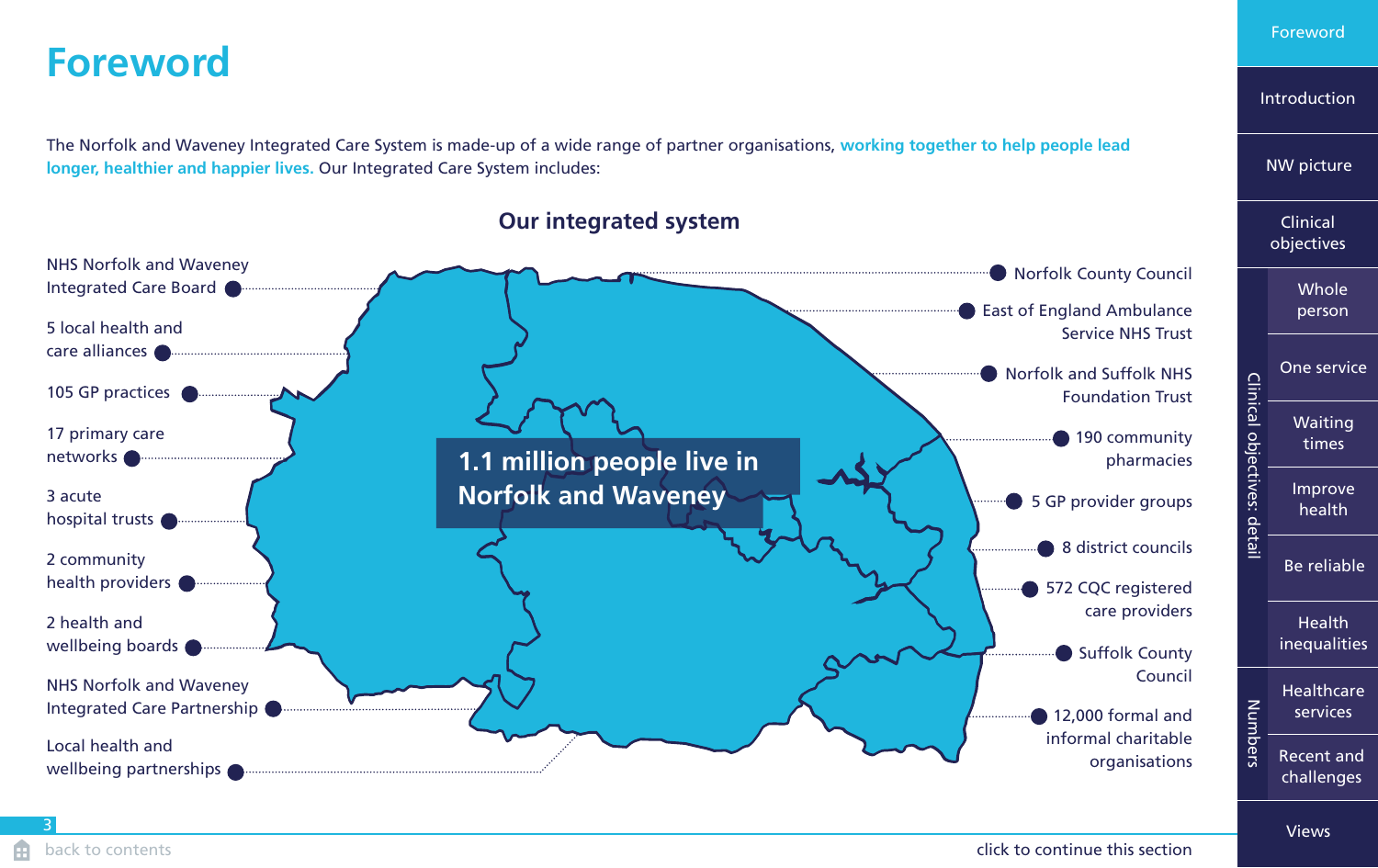# <span id="page-3-0"></span>**Foreword** (cont.)

Over and above everything else we want to achieve, we've set ourselves three goals:

#### **To make sure that people can live as healthy a life as possible.**

This means preventing avoidable illness and tackling the root causes of poor health – how healthy you are should not depend on where you live.

#### **To make sure that you only have to tell your story once.**

Too often people have to explain to different health and care professionals what has happened in their lives, why they need help, the health conditions they have and which medication they are on. Services have to work better together.

### **To make Norfolk and Waveney the best place to work in health and care.**

Having the best staff, and supporting them to work well together, will improve the working lives of our staff, and mean people get high quality, personalised and compassionate care.



"x1"

Like all Integrated Care Systems in England, we have an **overarching purpose** to:

> **Improve outcomes in population health and healthcare**

**1**   $\begin{array}{c} \textbf{4} \textbf{)} \times \textbf{2} \end{array}$ **3** 

**Help the NHS support broader social and economic development**

> **Enhance productivity and value for money**

**Tackle inequalities in outcomes, experience and access**

Clinical objectives: detail Clinical objectives: detail times [Improve](#page-14-0)  health [Be reliable](#page-15-0)

> Health [inequalities](#page-16-0)

[Healthcare](#page-17-0)  Numbers Numbers services [Recent and](#page-19-0)  challenges

[Views](#page-21-0)

4

[Introduction](#page-5-0)

[NW picture](#page-7-0)

Clinical [objectives](#page-10-0)

> [Whole](#page-11-0)  person

[One service](#page-12-0) [Waiting](#page-13-0)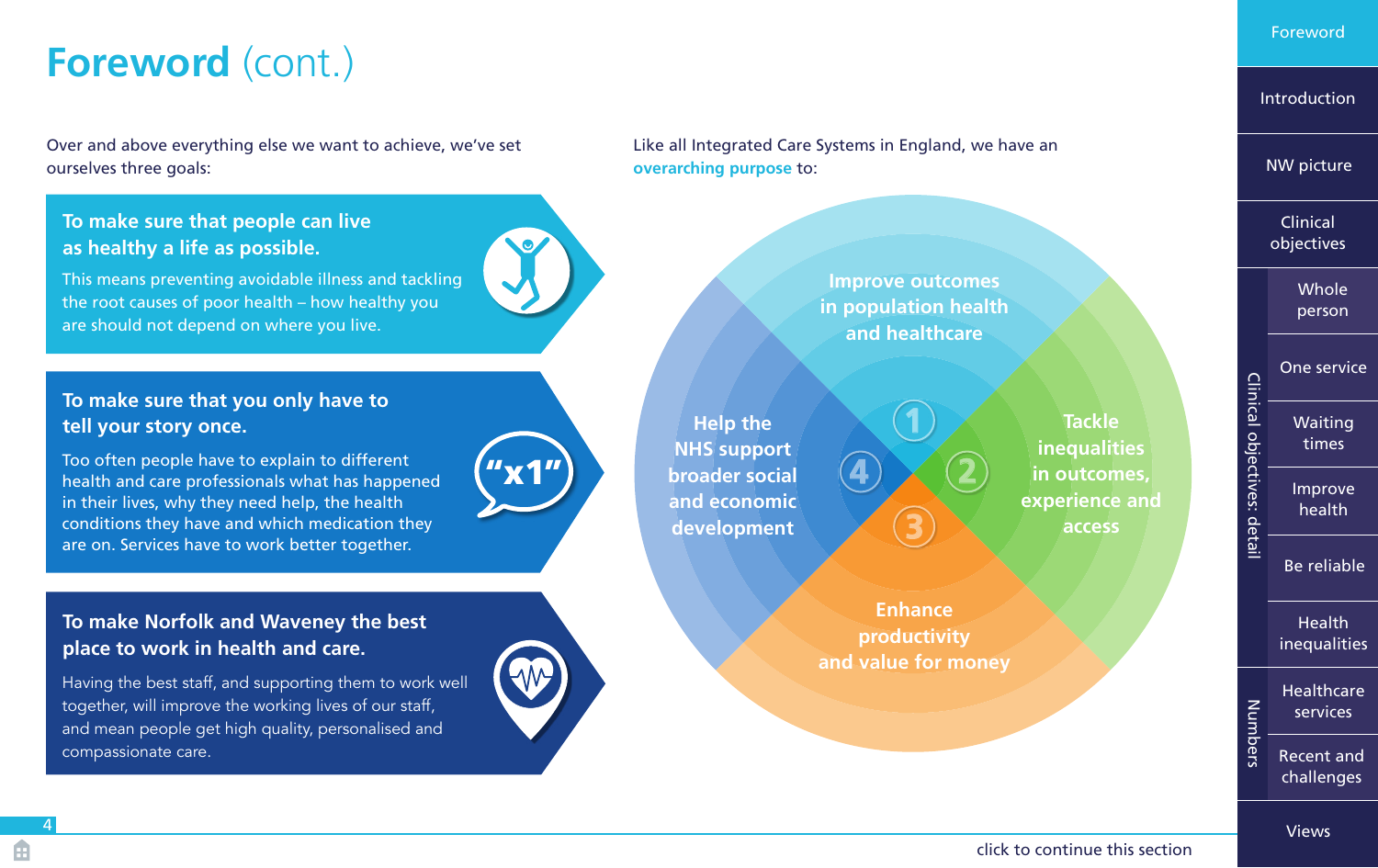<span id="page-4-0"></span>It is important to understand why, in the new world of system integration, this is specifically an NHS services strategy.

In this context it means our plans to ensure that NHS services:

- **Consist of the right things to meet the needs of our population**
- **Work together in the right way to help improve the care and treatment of people,**
- **and enable everyone in Norfolk and Waveney to lead longer, healthier and happier lives.**

The diagram describes how our ICS will work and where this NHS clinical strategy sits within the developing system.

However, while this is our plan for clinical services, it will complement, inform, and be integral to wider integration developments between the NHS, local government and the voluntary sector.

[Foreword](#page-2-0)

[Introduction](#page-5-0)

[NW picture](#page-7-0)

Clinical [objectives](#page-10-0)

> **Whole** person

[One service](#page-12-0)

[Waiting](#page-13-0)  times

Clinical objectives: detail

Clinical objectives: detail

Numbers

Numbers

[Improve](#page-14-0)  health

[Be reliable](#page-15-0)

**Health** [inequalities](#page-16-0)

**Healthcare** services

[Recent and](#page-19-0)  challenges

**Our Integrated Care Board (ICB)**

Will take on the roles and responsibilities of CCGs, including:

- Commissioning and managing resources.
- Allocating resources to deliver the plan across the system
- Establishing joint working arrangements
- Establishing governance for collective accountability
- Arranging the provision of health services in line with the allocated resources.
- Leading system implementation of workforce, including delivery of the People Plan and People Promise
- Leading system-wide action on digital and data strategies.
- Ensuring that the NHS plays a full part in achieving wider goals of social and economic development and environmental sustainability
- Driving joint work on estates and procurement

**ICS Purpose 1**   $\left( 4 \right)$   $_{\text{Purpose}}$   $\left( 2 \right)$ **3** 

**Norfolk and Waveney ICS Our ICS will be led by an NHS Integrated Care Board (ICB), an organisation with responsibility for NHS functions and budgets, and an Integrated Care Partnership (ICP), a statutory committee bringing together all system partners to produce a health and care strategy.**



need to do it

and by when

**Our Integrated Care Partnership (ICP)**

- Driving direction and priorities.
- Rooted in the needs of people, communities, and places.
- Developing and overseeing population health strategies to improve health outcomes and experiences.
- Supporting integrated approaches.
- Involving communities and partners.
- The ICP **Integrated Care Strategy** will include chapters on:
- **1. A Citizens Good Health Compact**
- **2. Addressing the wider determinants of health and wellbeing**
- **3. Integration between local government, the NHS and others including the voluntary sector**
- **4. Effective links to the Joint Health and Wellbeing strategy**
- **5. Integration within the NHS: clinical health services** (THIS DOCUMENT)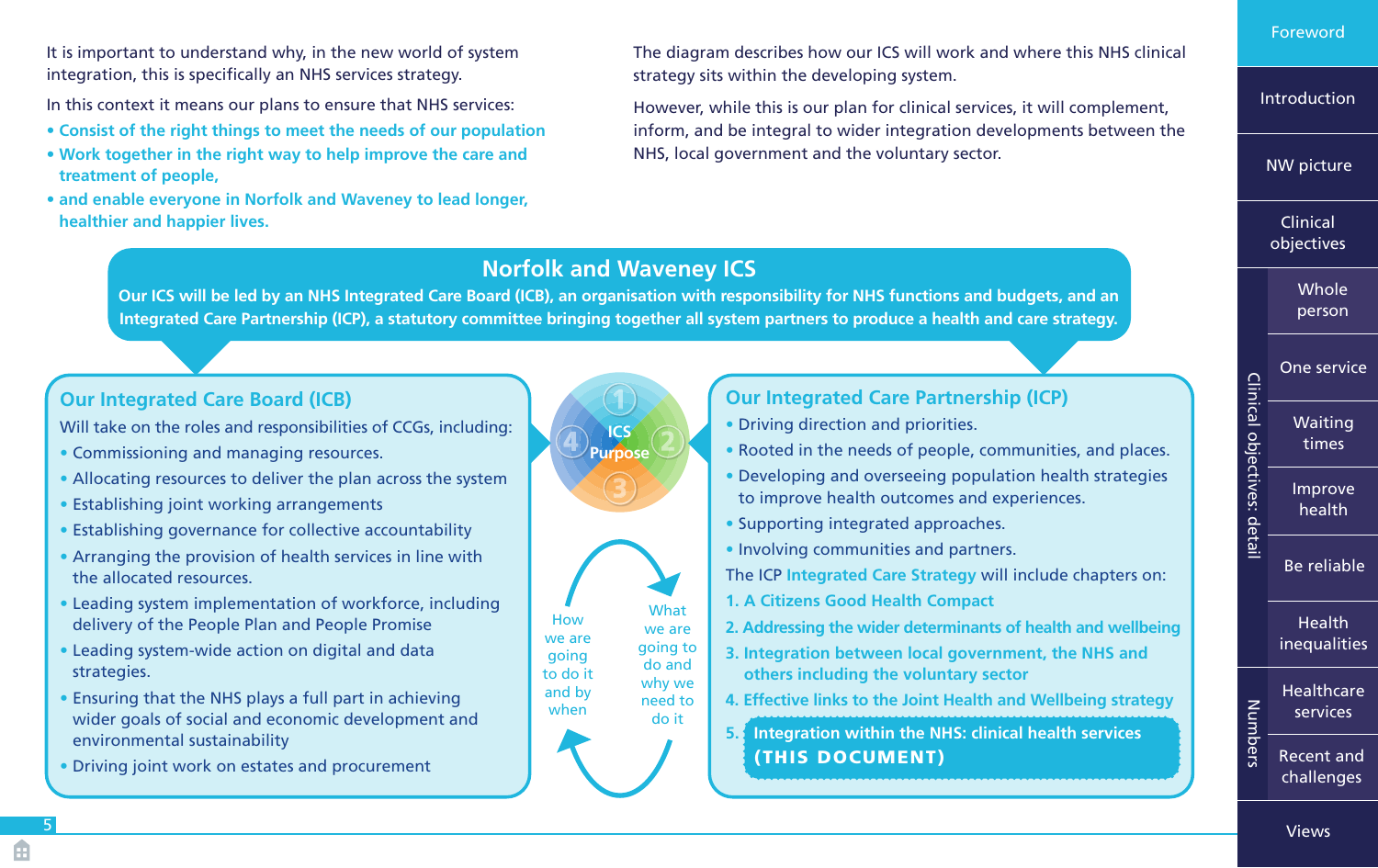**Introduction** 

## <span id="page-5-0"></span>**Introduction**

6

This Clinical Strategy for Norfolk and Waveney is based on the experiences, hopes and ideas of the patients who use the NHS, the staff that work in it and the communities it serves.

The key findings are drawn from known data supplemented by interviews. We spoke with more than 50 senior clinicians including GP's and out of hours services, doctors, nurses, and consultants in our acute, community and mental health hospitals. We also spoke with commissioners and service managers, staff in public health, Norfolk County Council, members of the public and Healthwatch colleagues. We have also used evidence from independent research where individuals and groups representative of the cross-section of people living in Norfolk and Waveney were interviewed. These included patients who were moderate to heavy users of health services, and the thoughts of junior doctors, nurses, GPs and allied health professional staff.

While these sources form the bedrock of this strategy, we have been careful to ensure that we have tested this strategy with as wide a group of people within and outside of the NHS as possible.

The most striking thing we have learnt is the extent to which patient and clinician views are the same, particularly about the importance of reducing waiting times and people's mental health and wellbeing. Understandably for people that work, live and breathe patient care, our staff have a more detailed view of the challenges and potential solutions, but people who use services are no less clear and agree about the main issues.

We know that for most patients the NHS is seen as one organisation. However the reality is that, while we all operate under the same banner, the NHS is made up of many different organisations. These include organisations in primary care such as individual GP practices, mental health, different community care organisations, and individual hospitals, to name a few. We know that this arrangement of services can be confusing for people to navigate, and frustrating when information about their care is not readily available between services when it needs to be. It means that care can take longer than it needs to and for some people it means poorer outcomes for their health and wellbeing.

[NW picture](#page-7-0)

Clinical [objectives](#page-10-0)

> [Whole](#page-11-0)  person

[One service](#page-12-0) [Waiting](#page-13-0)  times

Clinical objectives: detail

Clinical objectives: detail

[Improve](#page-14-0)  health

[Be reliable](#page-15-0)

Health [inequalities](#page-16-0)

[Healthcare](#page-17-0)  Numbers Numbers services [Recent and](#page-19-0)  challenges

[Views](#page-21-0)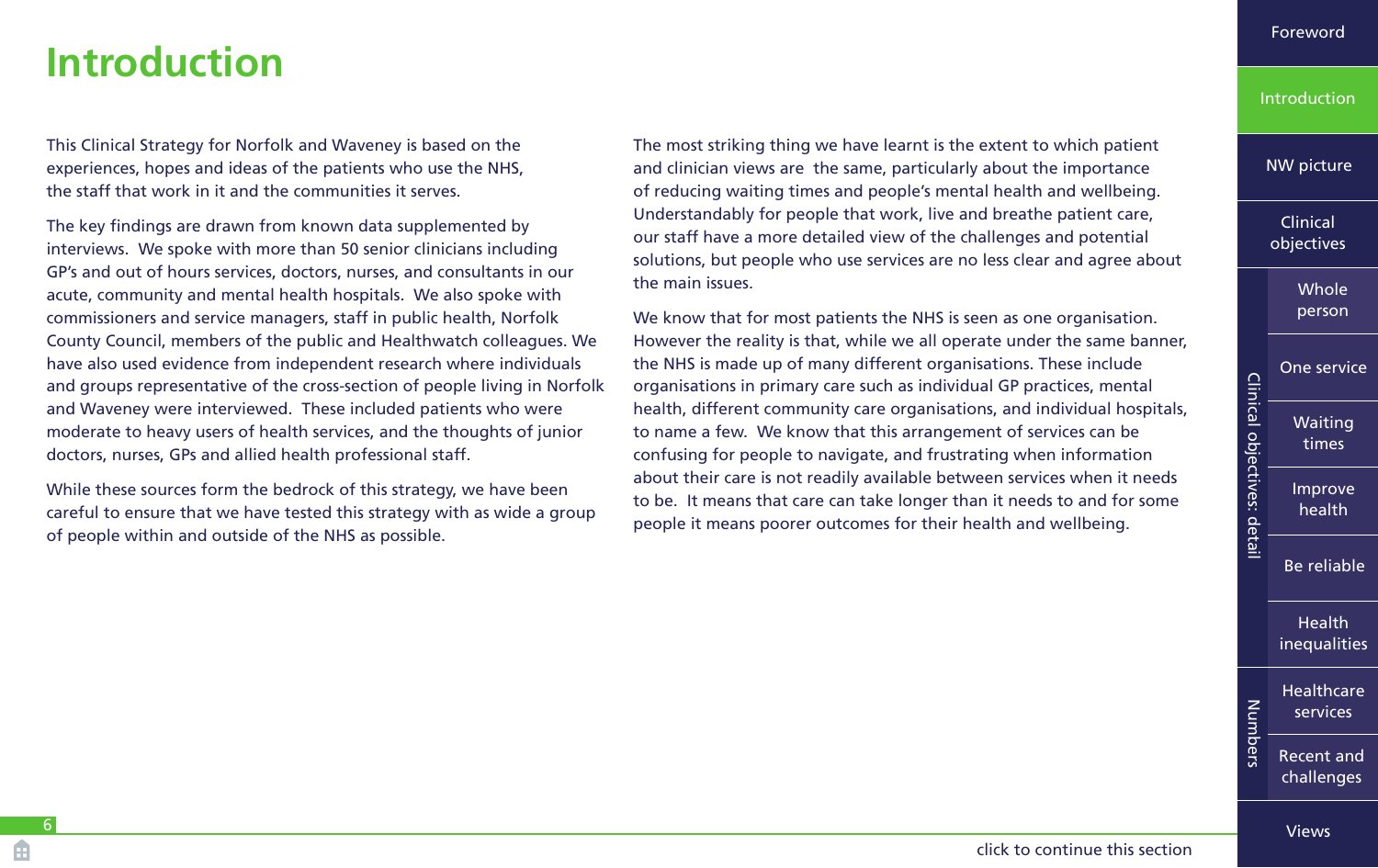## <span id="page-6-0"></span>**Introduction** (cont.)

These issues are also frustrating for the great many dedicated people who work in our NHS services in Norfolk and Waveney. Time spent chasing for information about someone's care is time that should be spent using valuable skills in delivering the best care. Now, more than ever before, we have to make sure that the people working in our NHS are able to easily work together. We have to help our healthcare workforce by making sure that we have the right number of people, with the right skills and tools, working in the right places, throughout Norfolk and Waveney.

Beyond all of this, we have to ensure that everyone working in our NHS services in Norfolk and Waveney feels valued and supported for the incredible jobs that they do.

All of us wish for good health. For many people in Norfolk and Waveney good health throughout life can be determined by what we eat, whether we (or our parents) smoke or drink too much alcohol, or how physically active we are. Most people know that they have a personal responsibility in preventing illness, but this has its limits and can be influenced by many factors. The NHS has an important role alongside Public Health to support everyone to make good lifestyle choices. One of the main principles in the Norfolk and Waveney health system is to prevent and pre-empt illness and crisis to maintain health and wellbeing. We have developed this strategy during the response to the pandemic. Covid-19 continues to leave its effects on all of us, bereavement, anxiety associated with long periods of isolation and fears for family, friends and co-workers continue. We know that the pandemic is having an unfairly greater impact on some parts of our society than others, and we need to do more for these people. All of this compounds a backlog of diagnosis and treatment in many areas of the NHS that is greater than at any time since waiting lists were recorded.

However, there is hope for patients and staff as we have seen that by coming together we can achieve unprecedented levels of innovation, co-operation, and transformation on a scale and at a rate never seen before. We will work together to deliver the changes described here.

**Dr Hilary Byrne**  Professor Erika Denton

**Co-chairs of the Norfolk and Waveney Clinical and Care Transformation Group**

#### **[Introduction](#page-5-0)**

[NW picture](#page-7-0)

Clinical [objectives](#page-10-0)

> [Whole](#page-11-0)  person

[One service](#page-12-0) [Waiting](#page-13-0)  times [Improve](#page-14-0)  health

Clinical objectives: detail

Clinical objectives: detail

[Be reliable](#page-15-0)

Health [inequalities](#page-16-0)

[Healthcare](#page-17-0)  Numbers Numbers services [Recent and](#page-19-0)  challenges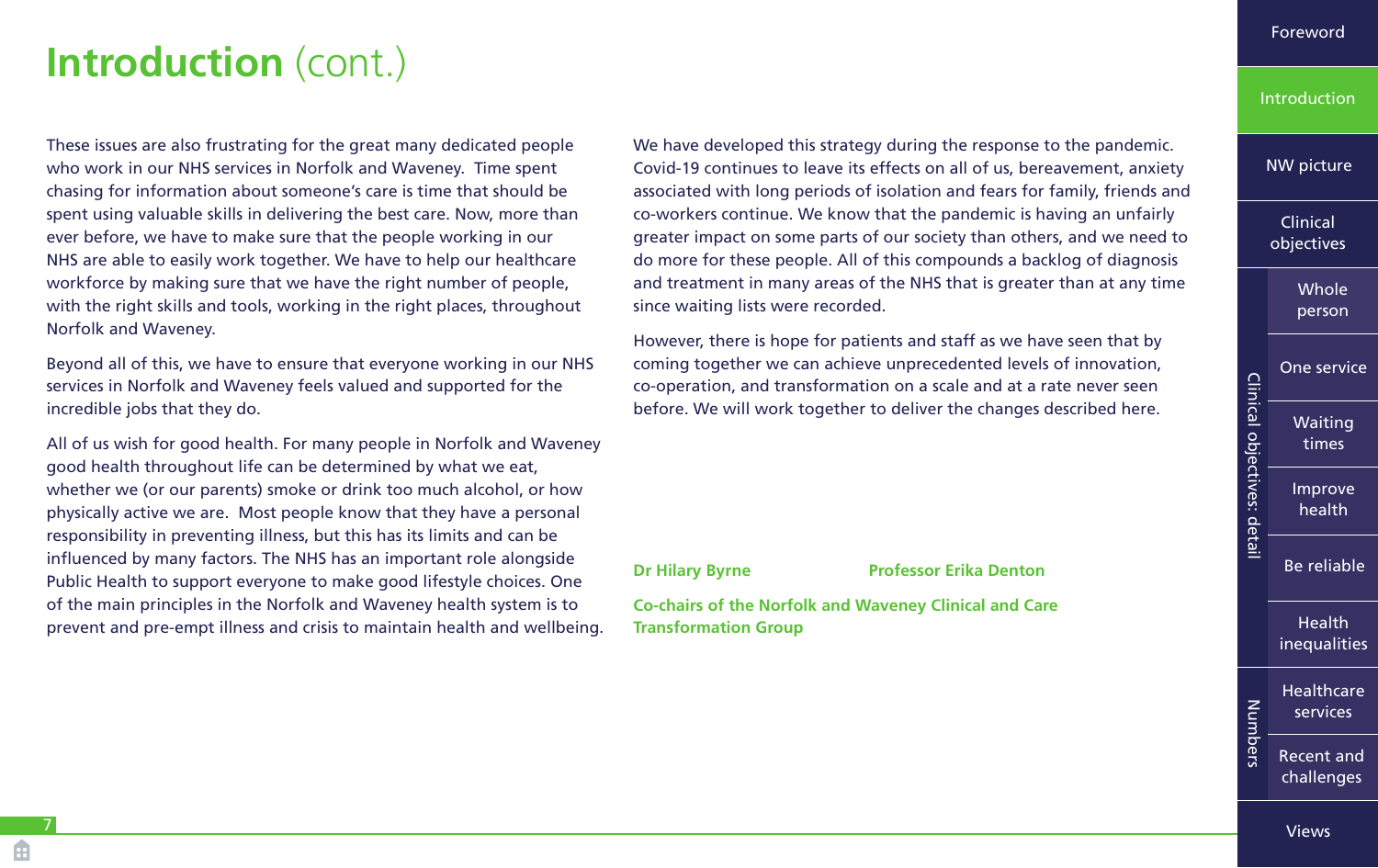# <span id="page-7-0"></span>**The Norfolk and Waveney picture:** who we are and how we live

Norfolk and Waveney has a **less ethnically diverse** and an older population compared to England.



**By 2040** our population is expected to **increase by over 110,000**, with older age groups growing faster than younger age groups.



### NW picture Clinical [objectives](#page-10-0) **Whole** person [One service](#page-12-0) Clinical objectives: detail Clinical objectives: detail [Waiting](#page-13-0)  times [Improve](#page-14-0)  health [Be reliable](#page-15-0) Health [inequalities](#page-16-0) [Healthcare](#page-17-0)  Numbers Numbers services [Recent and](#page-19-0)  challenges

[Foreword](#page-2-0)

[Introduction](#page-5-0)

#### [Views](#page-21-0)

#### [click to continue this section](#page-8-0)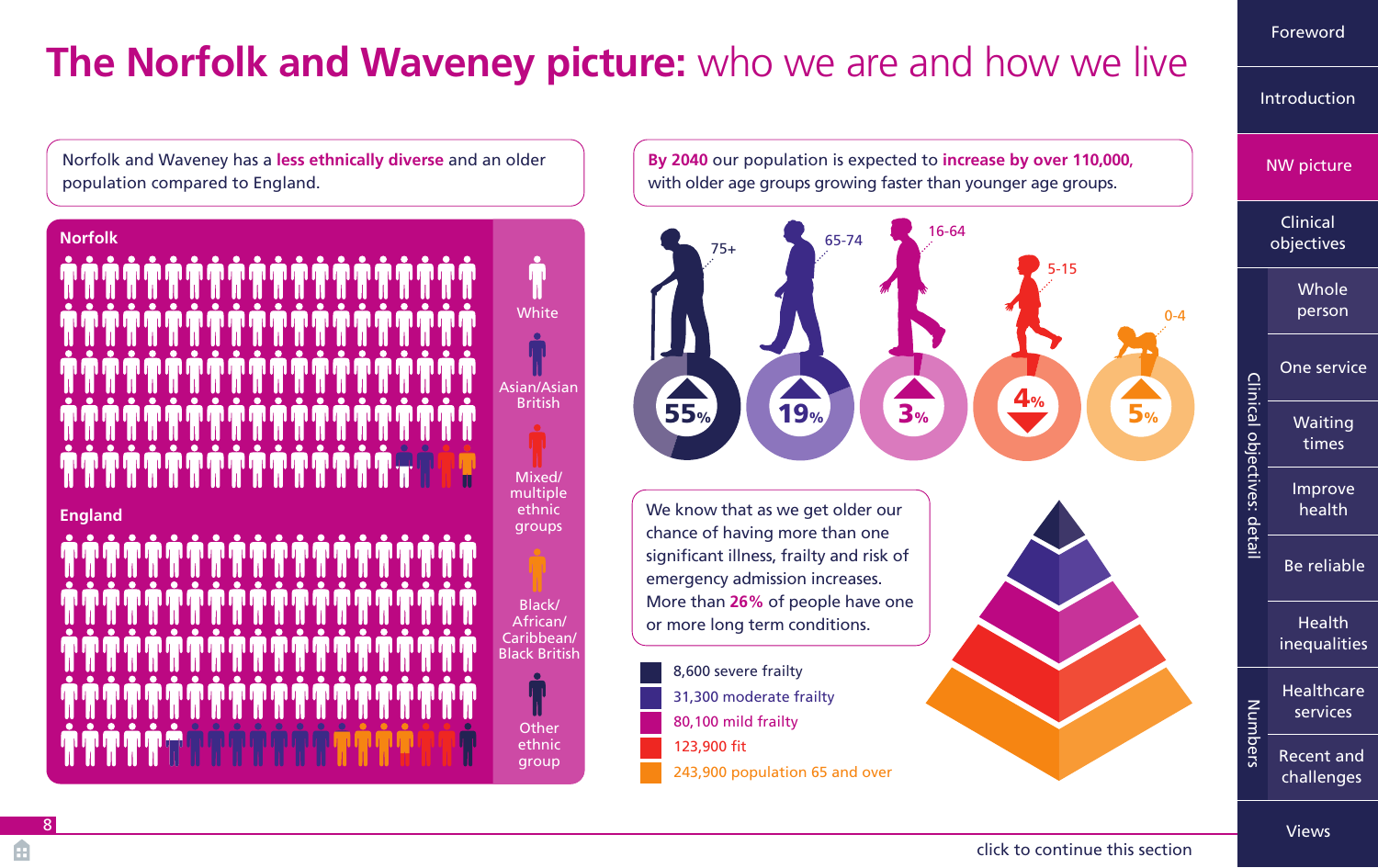# <span id="page-8-0"></span>**The Norfolk and Waveney picture (cont.)**

In 2019 more than **160,000** people in **Norfolk and Waveney** lived in areas categorised as the **least wealthy 20%** in England. While these are mainly located in urban areas, there are also smaller areas of deprivation in more rural areas.

**Inequalities** exist from birth to older age (e.g. smoking in pregnancy, obesity, educational outcomes, lifestyle, unemployment). These contribute to a gap in peoples life expectancy of **8.6 years for men**  and **6.8 years for women** between the least wealthy and most wealthy areas in Norfolk and Waveney. The life expectancy gap between these communities is mainly due to more people dying at an earlier age of circulatory, cancer and respiratory diseases.



The charts show the causes of death contributing to the life expectancy gap for men and women who live in the **20% least wealthy** communities in Norfolk and Waveney **compared to the most wealthy 20%.**



Source: Public Health England based on Office of National Statistics death registration data and mid year population estimates, and Ministry of Housing, Communities and Local Government Index of Multiple Deprivation, 2015

[Foreword](#page-2-0)

[Introduction](#page-5-0)

[NW picture](#page-7-0)

Clinical [objectives](#page-10-0)

> [Whole](#page-11-0)  person

[One service](#page-12-0) [Waiting](#page-13-0)  times [Improve](#page-14-0)  health [Be reliable](#page-15-0)

Clinical objectives: detail

Clinical objectives: detail

20%

Health [inequalities](#page-16-0)

**Healthcare** Numbers Numbers services [Recent and](#page-19-0)  challenges

[Views](#page-21-0)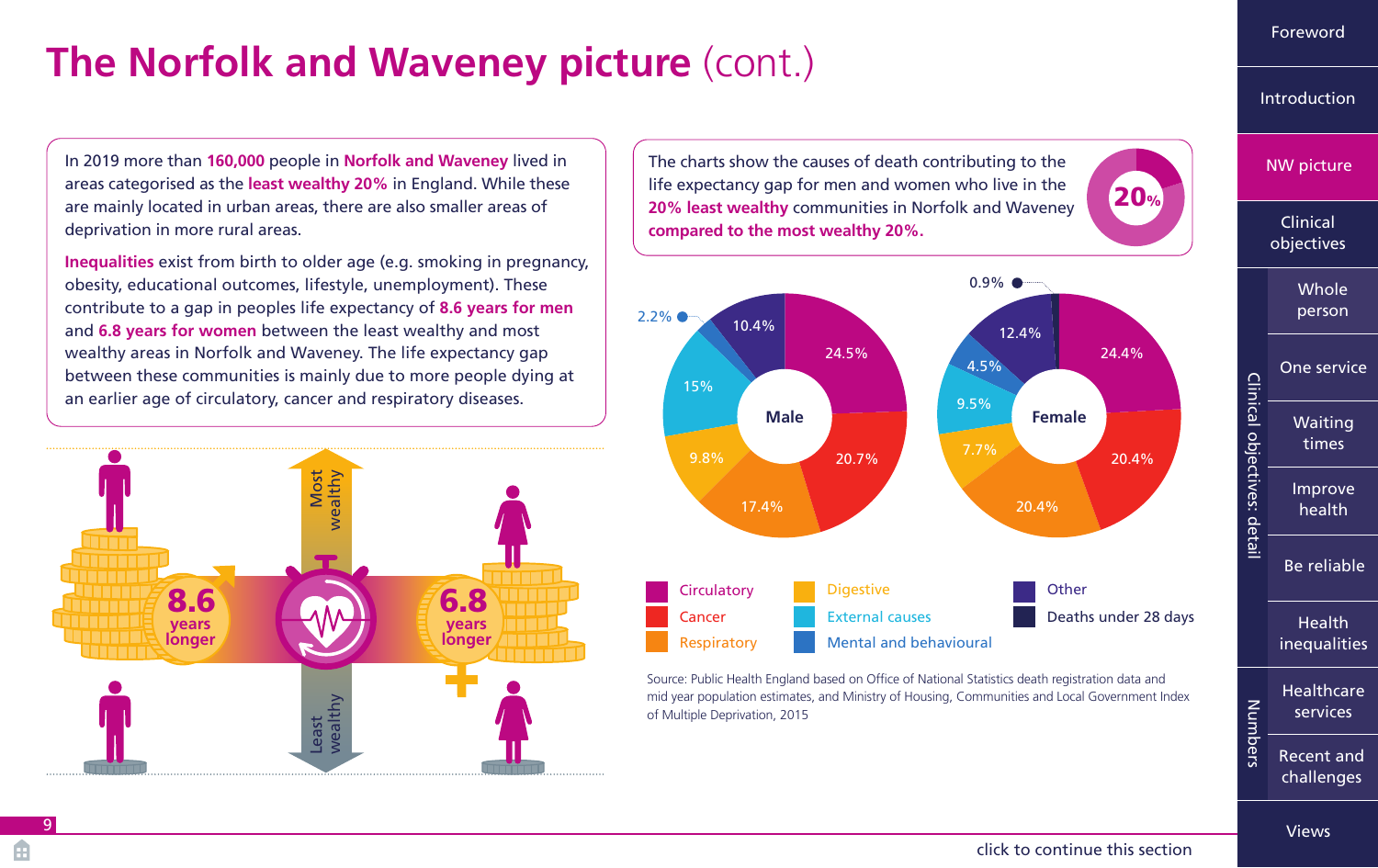# <span id="page-9-0"></span>**The Norfolk and Waveney picture (cont.)**



[Foreword](#page-2-0)

[Introduction](#page-5-0)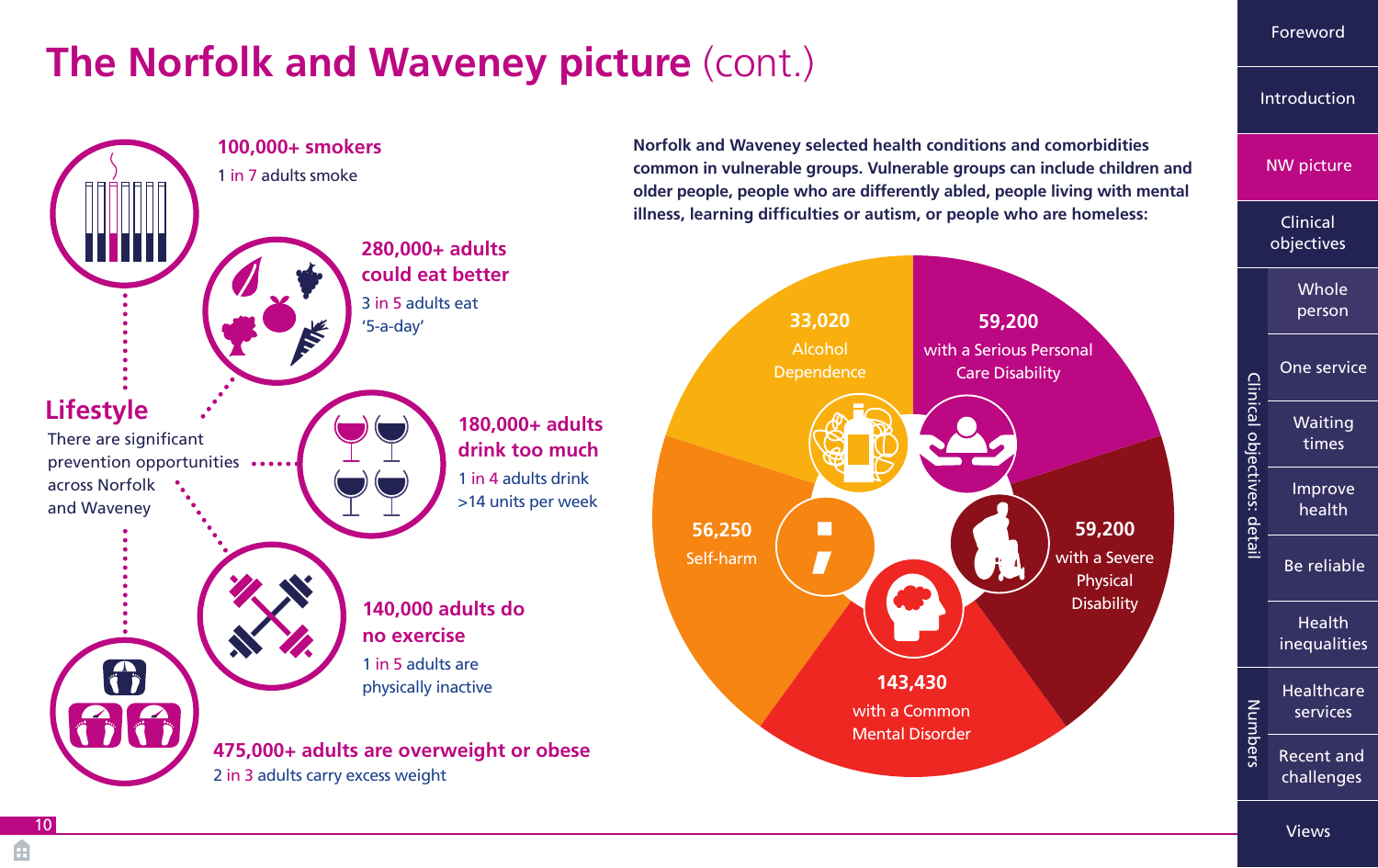<span id="page-10-0"></span>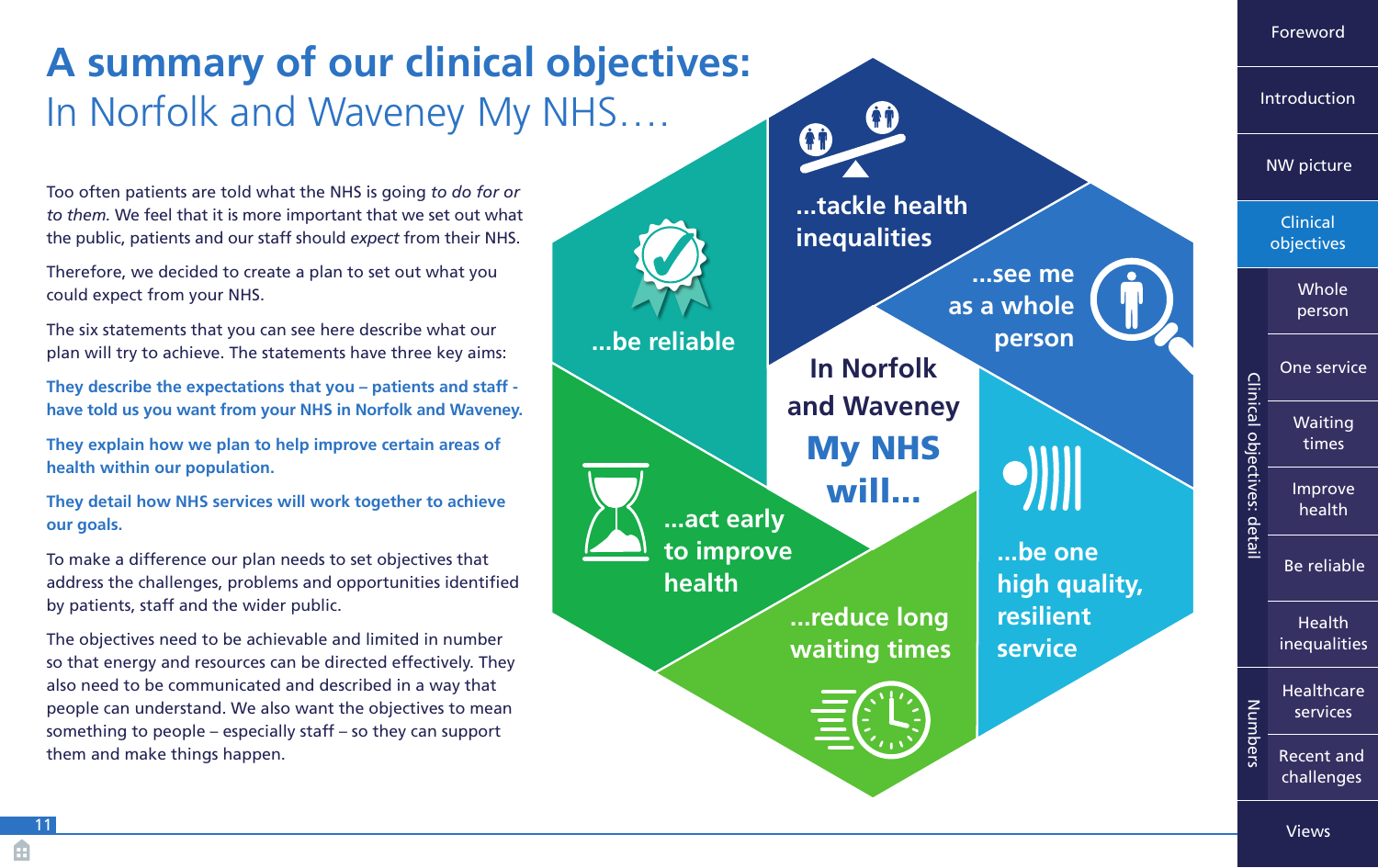### <span id="page-11-0"></span>**My NHS will see me as a whole person <b>Willem Communist State** What we mean by this

#### **Our plans for the NHS in Norfolk and Waveney**

We will ensure that people have choice and control over the way their care is planned and delivered, based on 'what matters' to them and their individual strengths, needs and preferences. To do this we will implement the NHS Comprehensive Model of Universal Personalised Care.

We will make sure that patients do not have to repeat their health story and that clinicians have all the information they need to diagnose and treat patients effectively. To do this we will develop effective and consistent protocols and processes to record and share information in real time between NHS providers and social care

We will agree a common approach to care across our services that pays equal attention to peoples mental and physical health, their identity and social situation. This is known as a biopsychosocial model of assessment and care.

We will create a co-production centre. Co-production involves engaging with people, and their families and carers, who use services and working with them in equal partnership to develop existing and new services.

We will deliver a plan that ensures that we all make the most out of our use of medicines. We will have a particular focus on the known risks to people who are prescribed and regularly use five medications or more (this is also known as polypharmacy), and the use of dependence forming drugs (such as opioids).

We will agree and deliver an 'overdiagnosis and overtreatment' review and action plan. Overdiagnosis and overtreatment are the detection and treatment of harmless conditions that could be safely left undiagnosed and untreated. These can trigger unnecessary tests and treatments that offer low or no benefit to patients.

We will deliver a plan to keep people and their care as close to home wherever it is possible to do so.



 $\Theta$ 



My NHS will see and treat me with knowledge of my life circumstances. This will help them to understand how these affect my ability to cope when I am unwell or waiting to be diagnosed or treated.



My NHS will listen to me to create a shared treatment plan that responds to my health and wellbeing needs.



Æ

My NHS will only use medication to treat my condition where essential, and only if non-medication remedies are inappropriate or unavailable.

My NHS will help me to take responsibility for my lifelong health and wellbeing.

My NHS will prioritise my independence. It will encourage me to help myself wherever possible, and keep me at home or as near to home whenever support is needed.

[Foreword](#page-2-0)

[Introduction](#page-5-0)

[NW picture](#page-7-0)

Clinical [objectives](#page-10-0)

> **Whole** person

[One service](#page-12-0) [Waiting](#page-13-0)  times

[Improve](#page-14-0)  health

Clinical objectives: detail

Clinical objectives: detail

[Be reliable](#page-15-0)

Health [inequalities](#page-16-0)

**Healthcare** Number Numbers services

[Recent and](#page-19-0)  challenges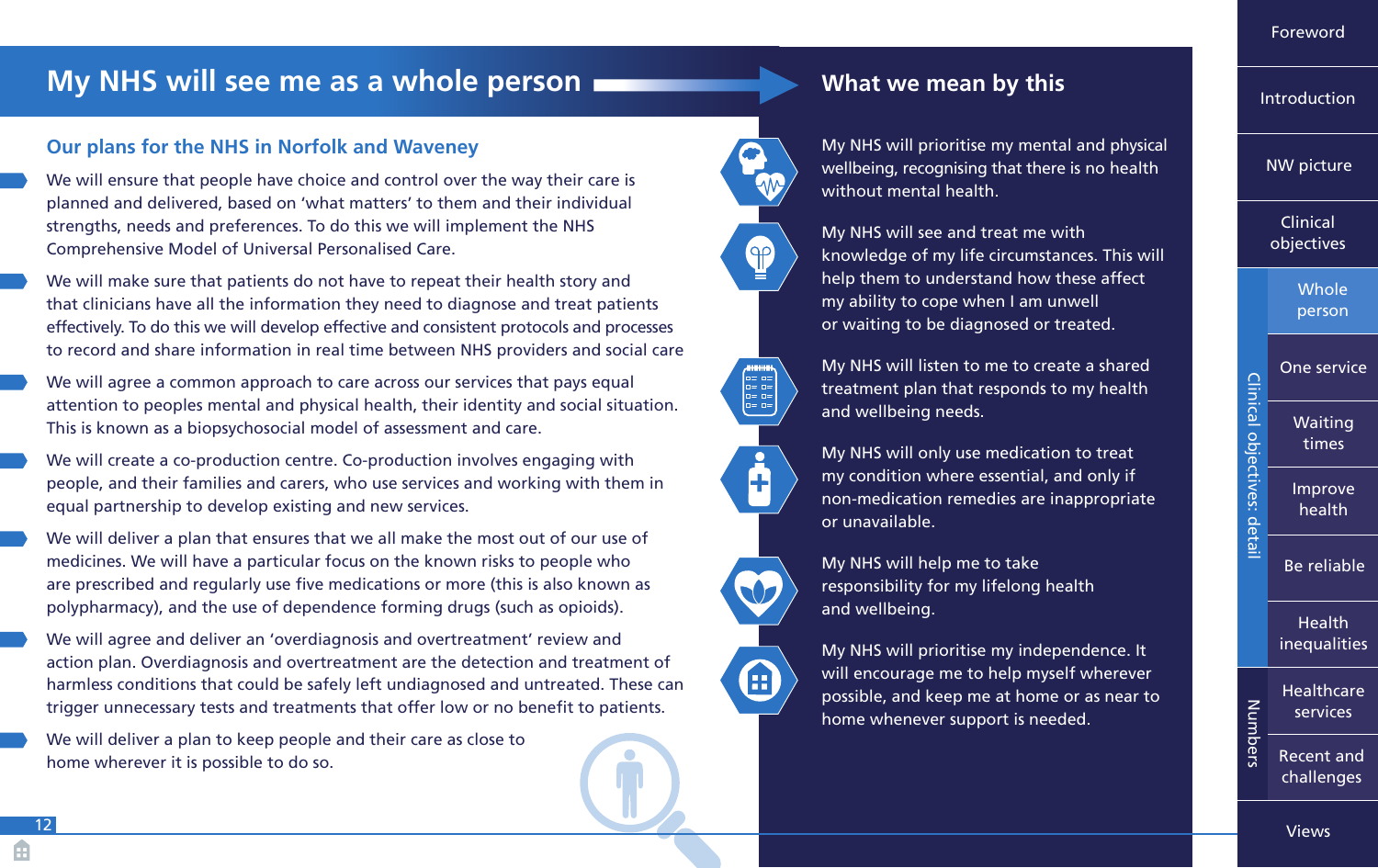### <span id="page-12-0"></span>**My NHS will be one high quality, resilient service**

#### **Our plans for the NHS in Norfolk and Waveney**

We will develop services to have joint leadership, people, resources, and systems of governance. This will strengthen organisations and bring systems and services together.

We will create an integrated Clinical Learning and Resource centre to make sure that, together, we learn from our successes and challenges and act to improve services, patient safety and treatment outcomes.

We will create a Quality Team that will identify and reduce unexplained differences in peoples care and outcomes (also known as unwarranted clinical variation).

We will 'fast track' rotation opportunities for staff to effectively move between services and locations in Norfolk and Waveney.

We will work together to identify and understand local service pressures, and take appropriate action to support them.





88

My NHS will provide services that give people the same high quality of care wherever similar services exist in Norfolk and Waveney.

My NHS will work with others in and outside the NHS to put my health and wellbeing first.



My NHS will improve my experience of care by making it's use of staff, buildings and equipment more efficient.

My NHS will simplify how services are organised, creating partnerships and preventing gaps in care.

My NHS values staff and their importance in relation to my care. My NHS will improve their working lives, support them to work well together, and create an environment of mutual support, sharing of ideas and the development of skills.

My NHS in Norfolk and Waveney will be the best place to work and develop a career in healthcare.

[Foreword](#page-2-0)

**[Introduction](#page-5-0)** 

[NW picture](#page-7-0)

Clinical [objectives](#page-10-0)

> [Whole](#page-11-0)  person

One service [Waiting](#page-13-0)  times [Improve](#page-14-0)  health

Clinical objectives: detail

Clinical objectives: detai

[Be reliable](#page-15-0)

Health [inequalities](#page-16-0)

**Healthcare** Numbers Numbers services [Recent and](#page-19-0) 

challenges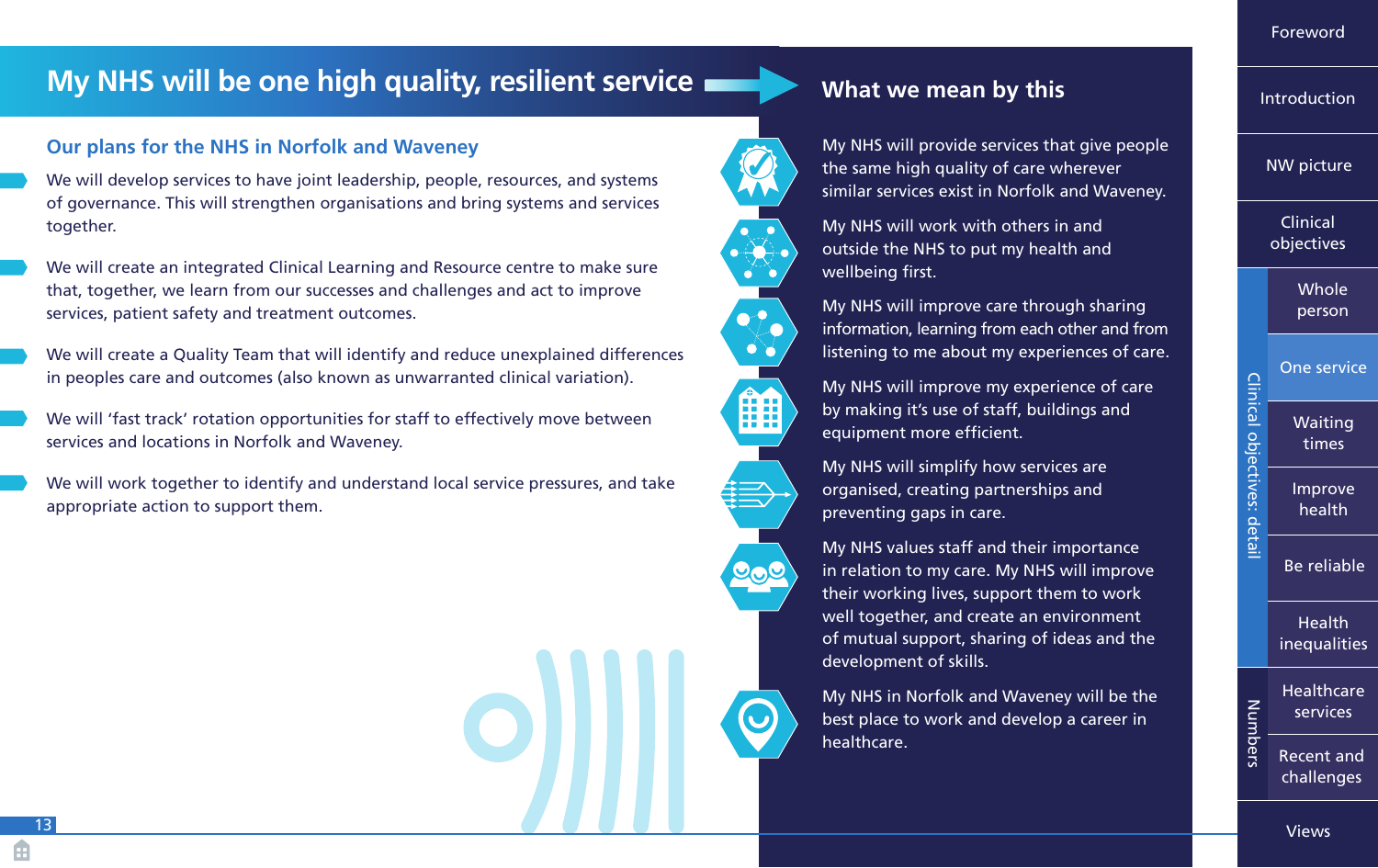### <span id="page-13-0"></span>**My NHS will reduce long waiting times**

#### **Our plans for the NHS in Norfolk and Waveney**

We will agree and report on progress against clear targets relating to the reduction of waiting times across care settings, prioritising areas of greatest concern.

We will deliver plans that protect services and spaces that provide planned care (such as hospital beds for patients who are having surgery). This will maximise the number of patients that receive their treatment without delay or cancellation.

We will undertake an appraisal to develop one or more separate elective surgery centres to help deal with hospital waiting lists.

We will make a major investment in diagnostic capacity in line with the Richards Report: Diagnostics: Recovery and Renewal

We will develop management and care plans for people on waiting lists across all care settings.

We will develop a plan for the use of virtual services. This includes things like outpatient consultations, advice and guidance services, team meetings between multiple clinicians around a persons care, and virtual wards where people can be supported to stay where they live while being monitored from a hospital setting.







My NHS will significantly reduce long waiting times to be seen and treated, wherever long waits may occur in primary, secondary and community care.



My NHS will be open and honest about overall service waiting times and will make sure I know about how long I am likely to wait to be seen or treated.

My NHS will support me to maintain my health and wellbeing while I wait for treatment.



[Foreword](#page-2-0)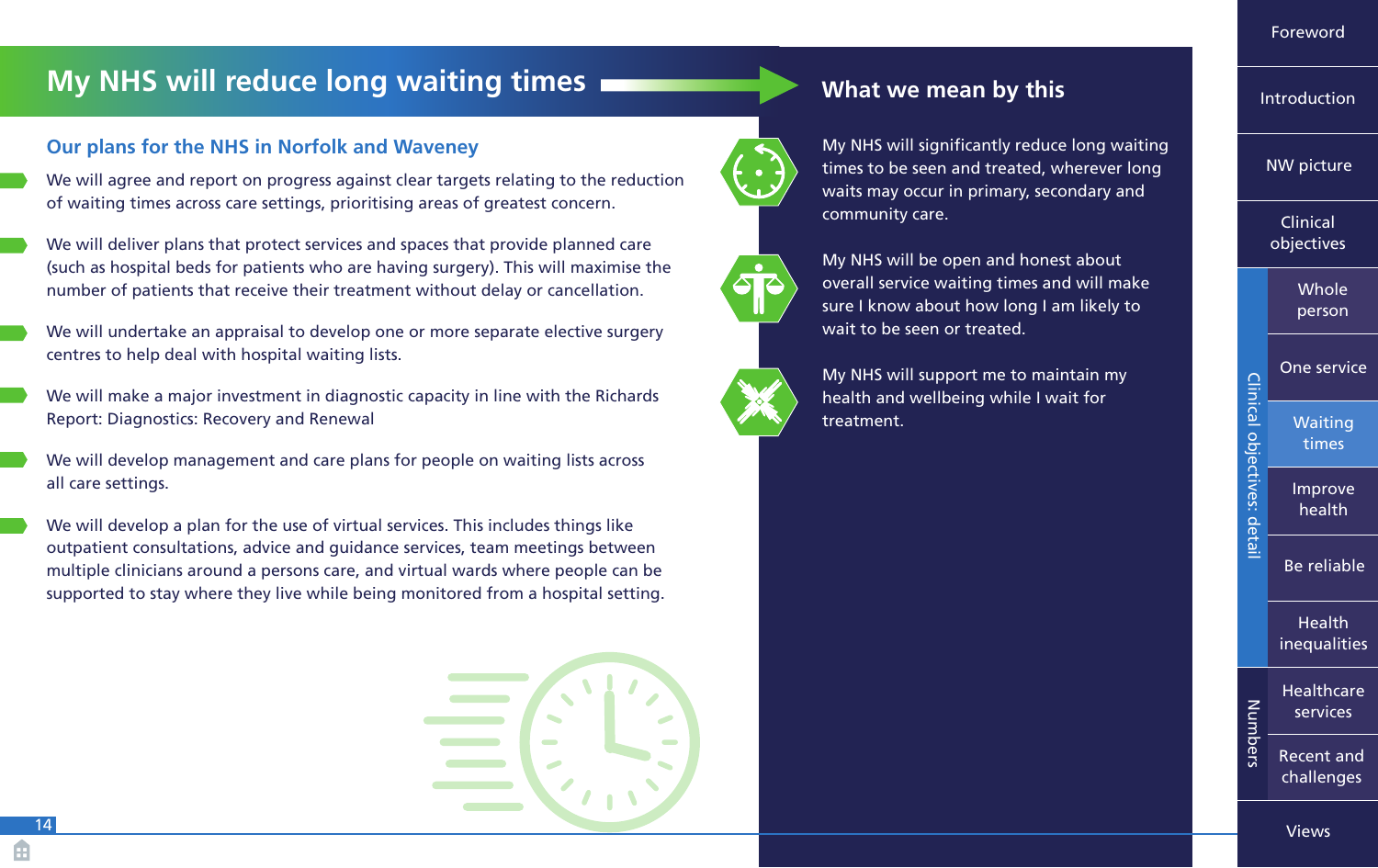### <span id="page-14-0"></span>**My NHS will act early to improve health**

#### **Our plans for the NHS in Norfolk and Waveney**

We will set up a Health Improvement and Transformation partnership made up of key NHS, social care, Public Health and voluntary sector groups. The partnership will produce a plan that addresses five key areas of healthy living, these are tobacco, mental health and wellbeing, healthy weight, alcohol, and physical activity.

We will develop a plan to improve the way we work together to manage long-term health conditions (particularly in relation to dementia, heart failure, hypertension, cardiovascular disease, diabetes, cancer, and breathing conditions).

We will deliver five key areas for urgent and emergency care to ensure people get the right care in the right place whenever they need it. These are: think NHS 111 first, the development of urgent treatment centres, same day emergency care services, reducing time spent in hospital, and ambulance services.

We will have a structured programme to drive the uptake of vaccinations. In particular we will focus on known areas of inequality and risk in places, communities, and for people who are seldom heard or harder to reach.



**What we mean by this**





My NHS will work with me throughout my life providing me with information, personal understanding and support, so that I can make healthy choices, stay healthy and reduce ill-health.

My NHS will empower and support staff to make the best timely decisions in the interests of patients.



[Introduction](#page-5-0)

[NW picture](#page-7-0)

15

[Views](#page-21-0)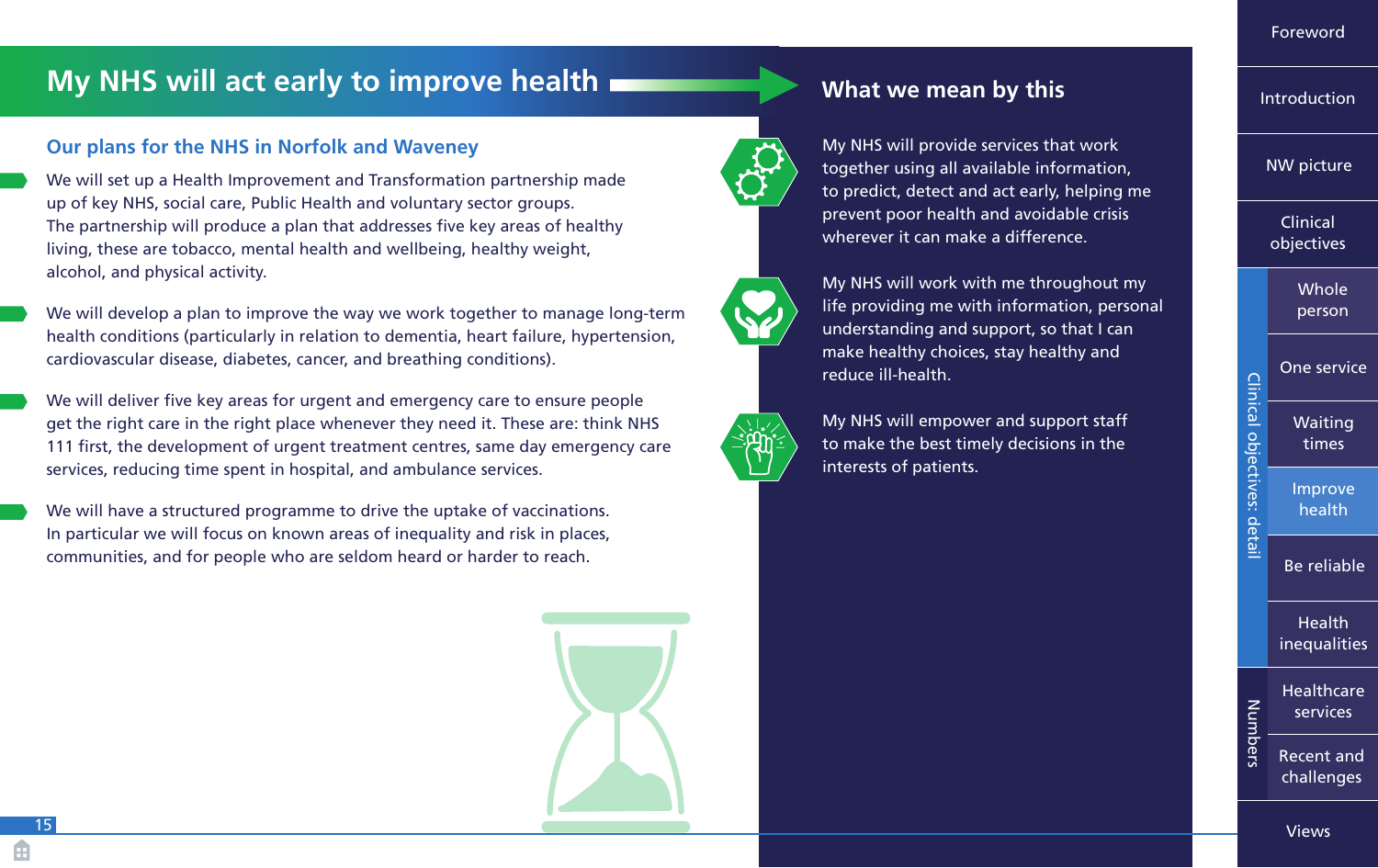### <span id="page-15-0"></span>**My NHS will be reliable**

#### **Our plans for the NHS in Norfolk and Waveney**

We will agree and adopt a model of Value Based Healthcare. This is a clinically led approach to efficiency that focusses on actions that improve health and wellbeing outcomes for patients.

We will work with teams across services to resolve known areas of inefficiency (e.g. requesting tests in different care settings).

We will create a clinical team to advise on an Acute Hospital Services Plan. This will define the sustainable long term organisation of new hospitals, hospital services, and healthcare sites.



### **What we mean by this**



My NHS will provide reliable services which reduce cancellations of appointments and operations year on year.

My NHS will look to provide effective local services to people and avoid long travel times wherever possible.





need it the most.





**O** 

My NHS will not seek to solve problems in isolation or use human or financial resources in a way that prejudices the balance of patient outcomes elsewhere.

sharing resources across health settings and sites, to support the Teams and services that

My NHS will work together across different organisations, to make the best use of money and deliver the best possible results within its budget.

My NHS we will do everything possible to eliminate waste and ensure staff have the tools they need so that they can focus on caring for patients rather than unnecessary bureaucracy

[Foreword](#page-2-0)

[Introduction](#page-5-0)

[NW picture](#page-7-0)

Clinical [objectives](#page-10-0)

> **Whole** person

[One service](#page-12-0) [Waiting](#page-13-0)  times

[Improve](#page-14-0)  health

Clinical objectives: detail

Clinical objectives: detai

Numbers

Be reliable

Health [inequalities](#page-16-0)

Numbers **Healthcare** services

[Recent and](#page-19-0)  challenges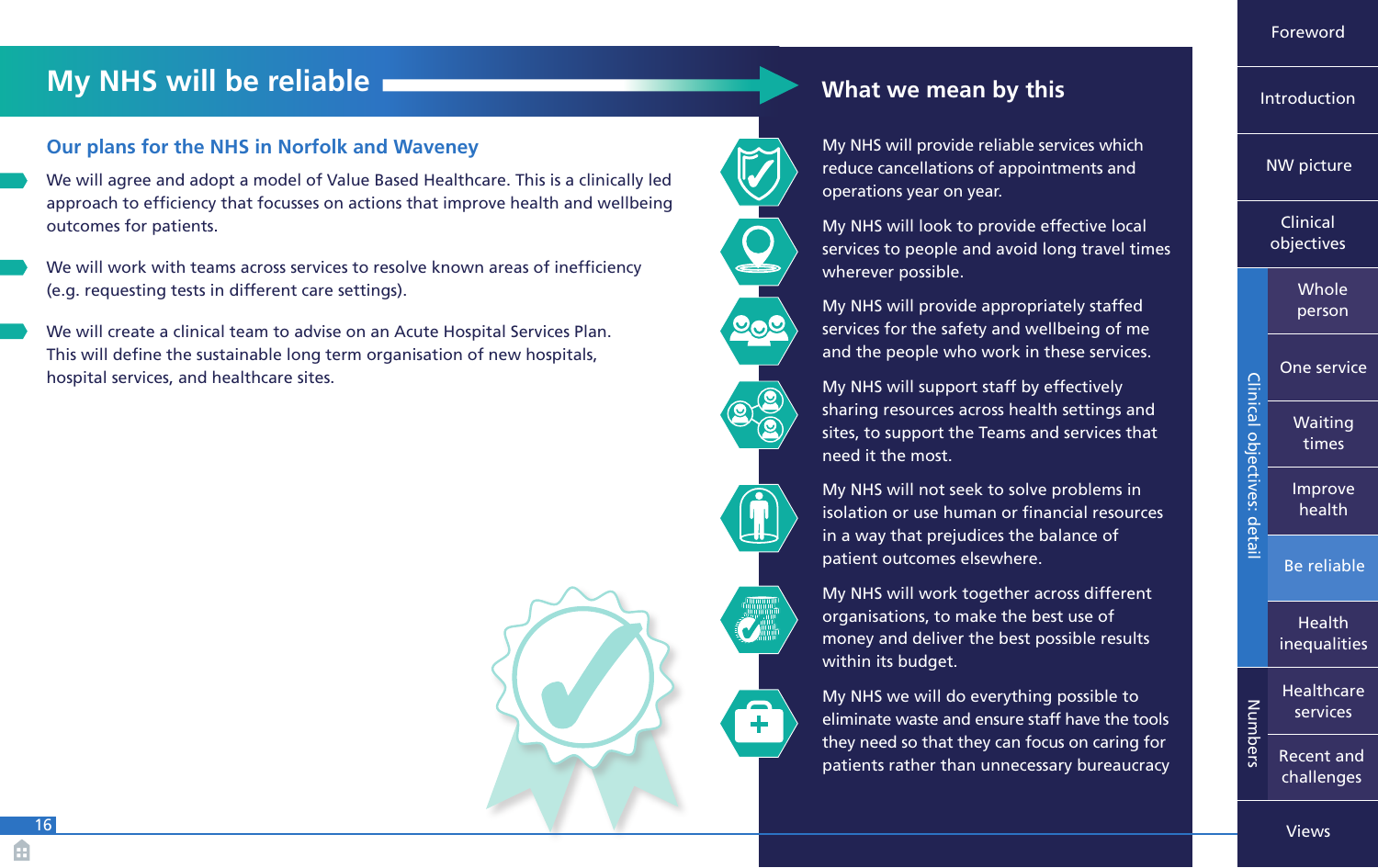### <span id="page-16-0"></span>**My NHS will tackle health inequalities**

#### **Our plans for the NHS in Norfolk and Waveney**

We will produce a plan that targets resources to deliver the national Core 20 Plus 5 plan in Norfolk and Waveney. This includes reducing health gaps for people who live in the least well off neighbourhoods compared to people who live in the most well off neighbourhoods, and five key areas of care shown to have the greatest impact on Health Inequalities. These are maternity, severe mental illness, long term breathing illnesses, early cancer diagnosis and high blood pressure.

We will use Place Based Partnerships to help drive reductions in health inequalities in Norfolk and Waveney.

We will deliver an increased uptake of screening programmes where there is known low uptake in patient groups and communities in Norfolk and Waveney.

We will ensure there is long-term resource to minimise and stop the wider adverse effects of increased health inequalities as a result of the impacts of Covid-19.



### **What we mean by this**



My NHS will give a larger proportion of resources to the communities and patient groups that experience the greatest health inequalities and worst health and wellbeing outcomes.



My NHS will ensure that services are offered fairly to everyone, making reasonable adjustments as they are required.



My NHS will give more resources to supporting mental health and wellbeing, particularly for the most vulnerable. This includes children and young people, people with eating disorders, people with learning disabilities and people with dementia.



My NHS has limitations on what it is able to achieve in isolation. Other partners in local government as well as national policies, have a role to play that is equally as important as the NHS. Together we can achieve far greater results.

[Foreword](#page-2-0)

[Introduction](#page-5-0)

[NW picture](#page-7-0)

Clinical [objectives](#page-10-0)

> [Whole](#page-11-0)  person

[One service](#page-12-0) [Waiting](#page-13-0)  times

Clinical objectives: detail

Clinical objectives: detai

[Improve](#page-14-0)  health

[Be reliable](#page-15-0)

**Health** inequalities

**Healthcare** Number Numbers services [Recent and](#page-19-0) 

challenges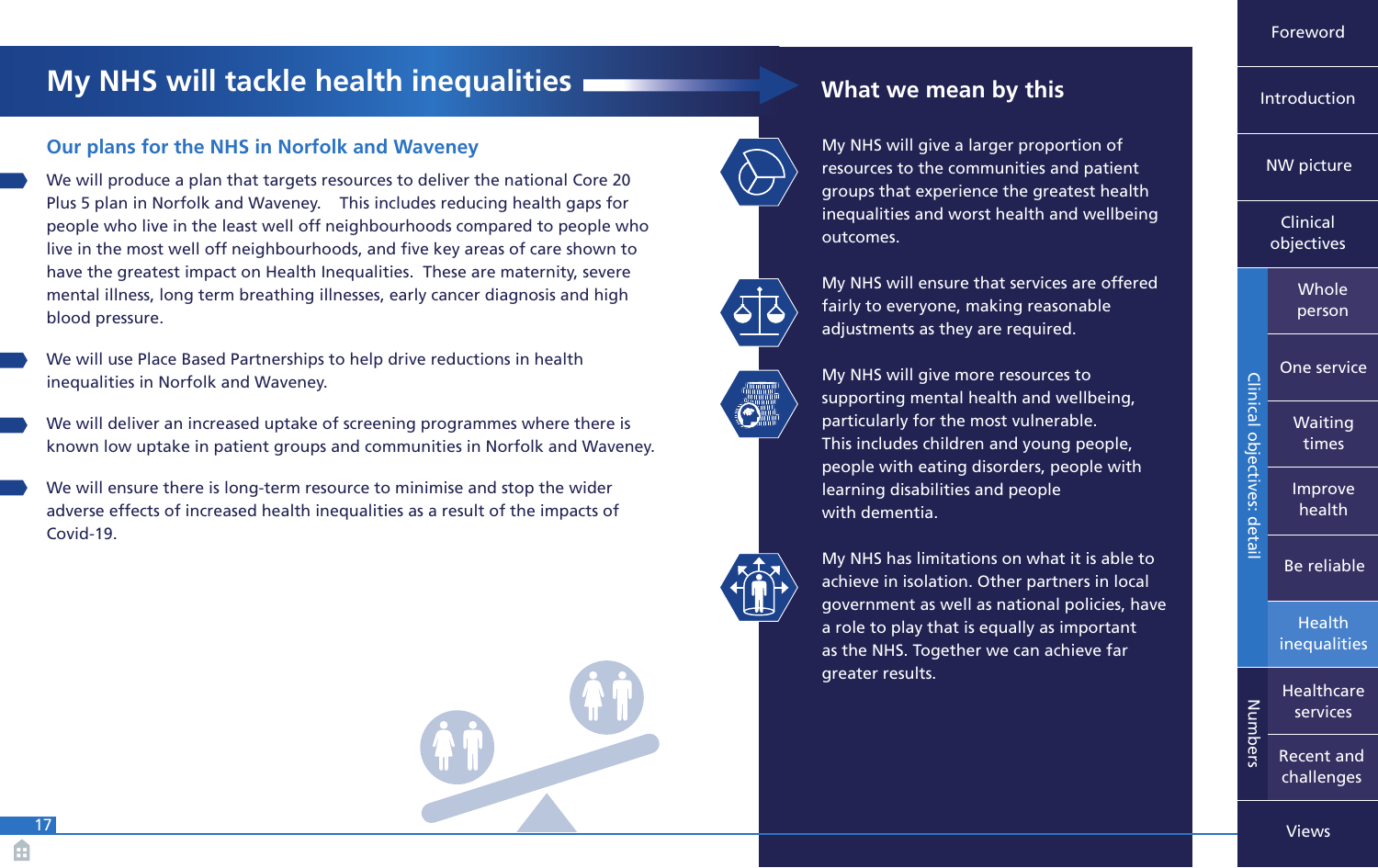# <span id="page-17-0"></span>**Our NHS Services by numbers:**  A summary of our healthcare services

**Here are some key facts about how people who live in Norfolk and Waveney are cared for in a normal year**





## **Whole** person Clinical [objectives](#page-10-0) [Introduction](#page-5-0) [NW picture](#page-7-0)

[Foreword](#page-2-0)

[One service](#page-12-0) [Waiting](#page-13-0)  times [Improve](#page-14-0)  health [Be reliable](#page-15-0)

Clinical objectives: detail

Clinical objectives: detail

Health [inequalities](#page-16-0)

**Healthcare** Numbers Numbers services [Recent and](#page-19-0) 

[Views](#page-21-0)

challenges

### [click to continue this section](#page-18-0)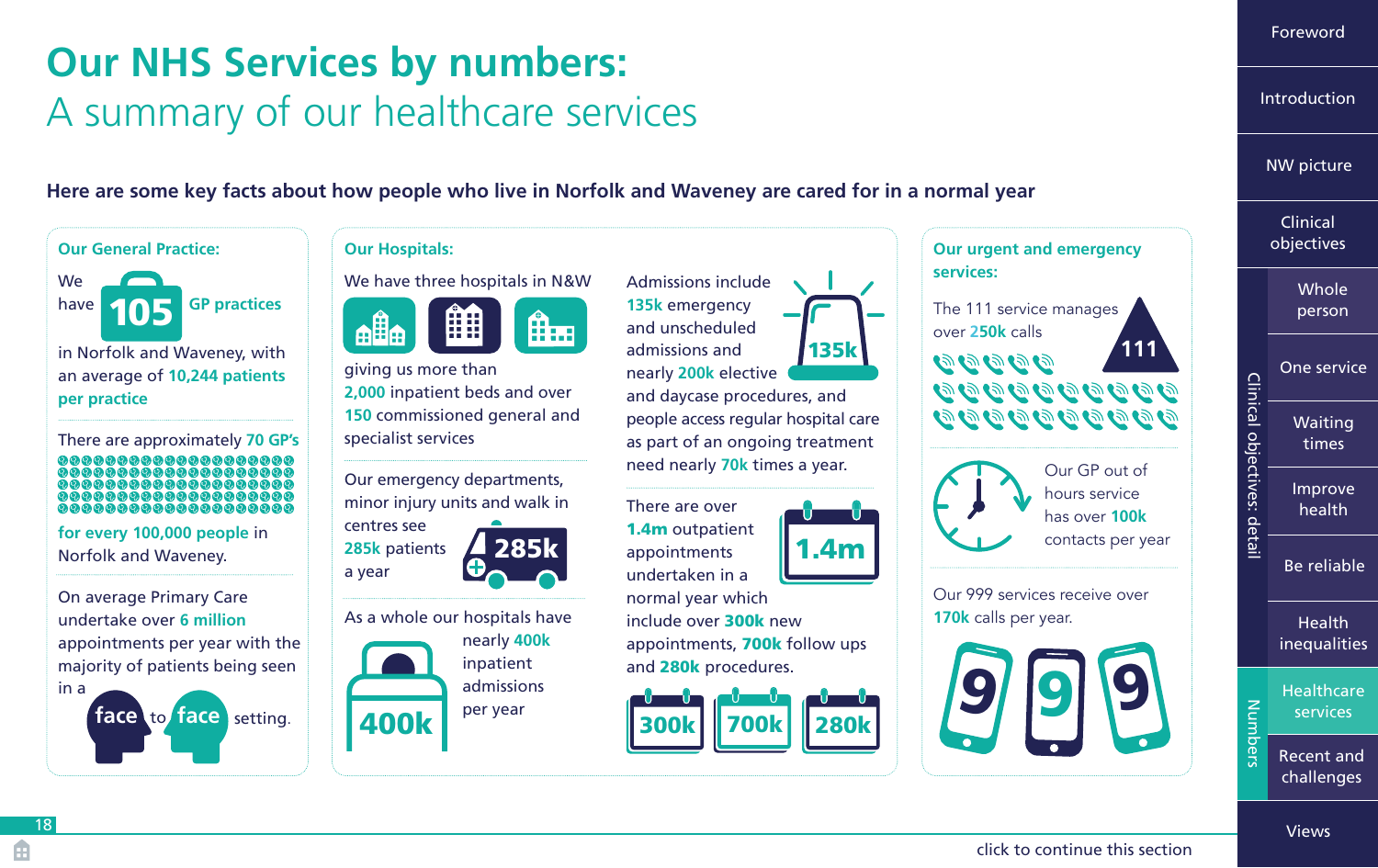# <span id="page-18-0"></span>**Our NHS Services by numbers:**  A summary of our healthcare services (cont.)



[Foreword](#page-2-0)

[Introduction](#page-5-0)

[NW picture](#page-7-0)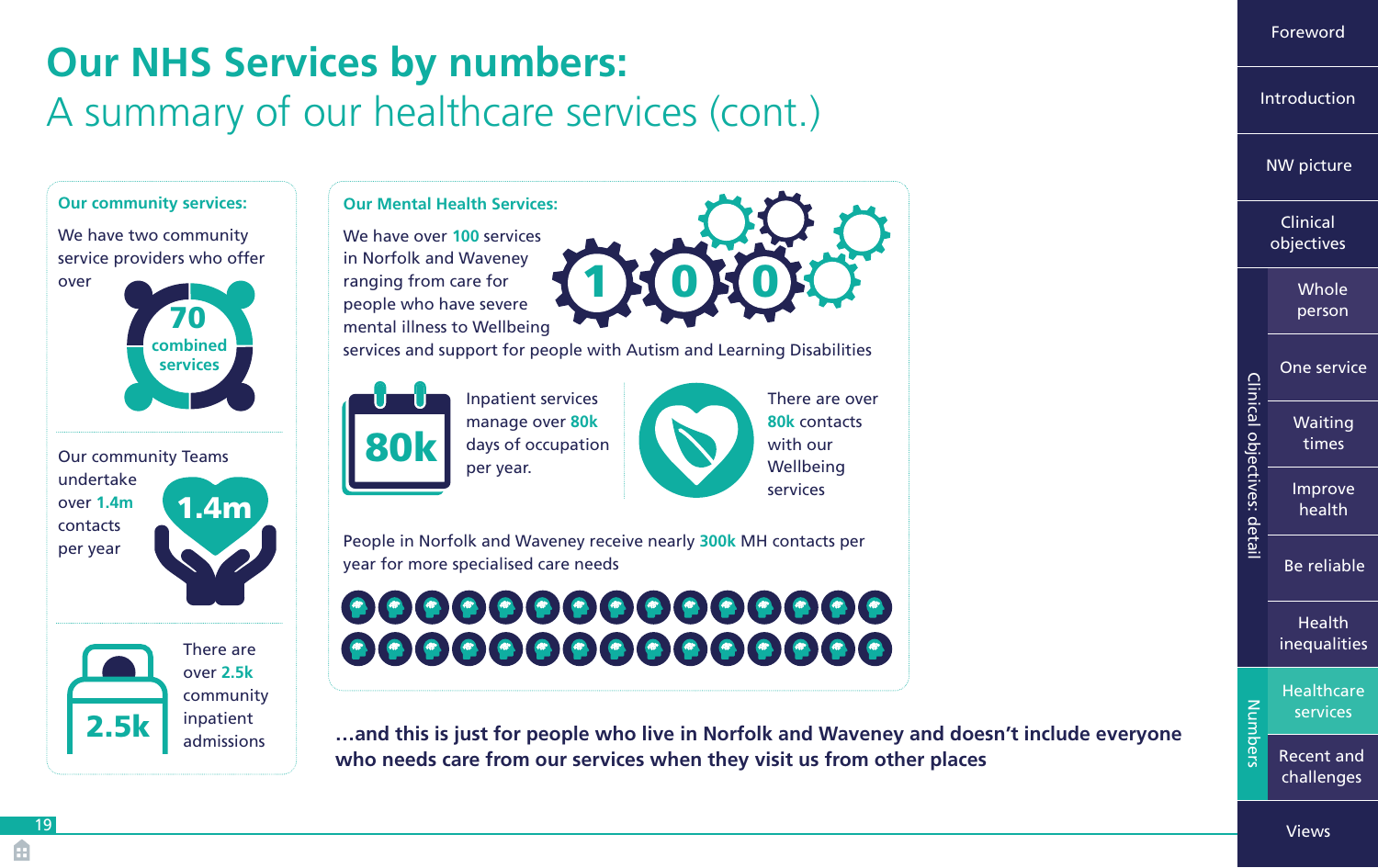# <span id="page-19-0"></span>**Our NHS Services by numbers:** How our services managed in the pandemic and the challenges that lie ahead

**Here are some key facts about how we all coped in the first two waves of the pandemic and the challenges we now face First two waves of the Pandemic facts and figures:**

#### **Our General Practice: Public Health data: Our Hospitals:** ⊕ At the peak of the pandemic The peak of the Primary care Our emergency nearly **700** new cases were being pandemic saw **670** undertook departments, 230k 5.73m diagnosed every day. hospital beds being **5.73 million** minor injury occupied every day appointments units and walk in centres still 670 Clinical objectives: detail Clinical objectives: detail by people who had during the first two waves of saw **230k** patients 700 COVID, this is 30%. the pandemic Our hospitals managed to undertake over **110k** planned 3.7 **million** of these inpatient and day case By November 2021 **85%** of all people over the age 85% procedures and of 12 had been vaccinated with their first dose and saw **10%** more **78.6%** of people had had their second dose. appointments were face to 10% people who face with patients. needed regular Primary Care delivered the vast Vaccination uptake amongst some ongoing Video and telephone majority of the vaccination of our most vulnerable patients treatments than in the year appointments increased by programme on top of usual includes **98%** of people recorded over **125%** from 800k in the before the pandemic. business (**20,000** vaccinations in as having dementia; **86%** of people August 2021 alone)



with a serious mental illness; **76%** of people with learning difficulties; and **71%** of people who are 'immunosuppressed'.



Our hospitals undertook nearly **450k** appointments without needing to bring people into hospital in person - an increase of nearly 400%.

person [One service](#page-12-0) [Waiting](#page-13-0)  times [Improve](#page-14-0)  health [Be reliable](#page-15-0) **Health** [inequalities](#page-16-0) [Healthcare](#page-17-0)  Numbers Numbers services Recent and challenges [Views](#page-21-0)

[Whole](#page-11-0) 

Clinical [objectives](#page-10-0)

[NW picture](#page-7-0)

[Foreword](#page-2-0)

[Introduction](#page-5-0)

#### [click to continue this section](#page-20-0)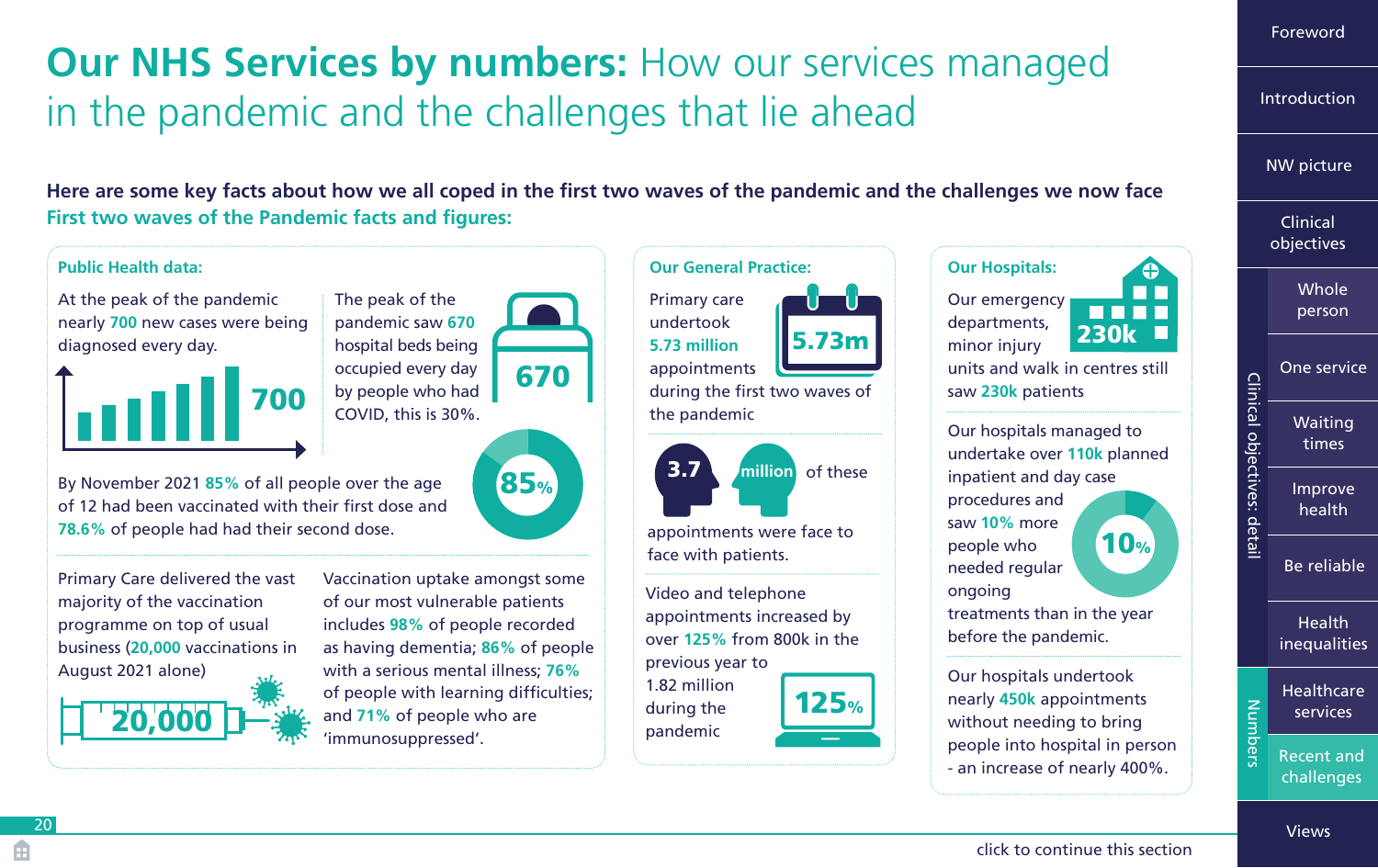# <span id="page-20-0"></span>**Our NHS Services by numbers:** How our services managed in the pandemic and the challenges that lie ahead (cont.)

#### **Our Mental Health Services:**

During the pandemic, **20%** more care was given through inpatient mental health services than in the year before.

20%

**20%** more care was also given to people needing specialist care but not as an inpatient.

At over **100k** contacts, the Wellbeing service helped over **25%** more people than in the year before the pandemic.

#### **Our urgent and emergency services:**

At **260k** calls our 111 service managed more people during the pandemic than in the year before **111**



Our 999 services managed **36%** more people over the telephone than the year before the pandemic.

#### **Our community services:**

Community services supported over **30%** more people during the first two waves of the pandemic with nearly **2m** contacts. 30%

Nearly **15%** more people were cared for in community inpatient beds than before the pandemic giving critical bed space to our hospitals.

### **Backlog and other information:**

**Our Hospitals:** The overall number of people waiting to be assessed or treated at our hospitals is over **111k** (February 2022).

At over **81k** the majority of this number are people who have been referred to hospital and 111k are waiting to **81k** be seen for the first time as an outpatient.



There are a further **26k** people who are waiting for a planned day case or inpatient procedure, and over **3.7k** people who are waiting for a diagnostic test for decisions to be made about the best course of action for their care.

Because of the effect of the pandemic on our services, there are a large number of people who have been waiting a long time (over 40 weeks) to either be seen for the first time, assessed or treated.

In total this number is approaching **33k** with over **12k** people waiting over one year (52 weeks).

| <u>ةً) لَوْا لَقَا لَيْلَ لَيْلَ لَقَا لَوْا لَمْا لَوْا لَوْا لَيْلَ</u> |  |                                                        |  |  |
|---------------------------------------------------------------------------|--|--------------------------------------------------------|--|--|
|                                                                           |  | <u>11 [12] [13] [14] [15] [16] [17] [18] [19] [20</u>  |  |  |
|                                                                           |  |                                                        |  |  |
|                                                                           |  | <u>21) [22] [23] [24] [25] [26] [27] [28] [29] [30</u> |  |  |

### [NW picture](#page-7-0) Clinical [objectives](#page-10-0) **Whole** person [One service](#page-12-0) Clinical objectives: detail Clinical objectives: detail [Waiting](#page-13-0)  times [Improve](#page-14-0)  health [Be reliable](#page-15-0) Health [inequalities](#page-16-0) [Healthcare](#page-17-0)

[Foreword](#page-2-0)

[Introduction](#page-5-0)

Numbers Numbers [Recent and](#page-19-0)  challenges

[Views](#page-21-0)

services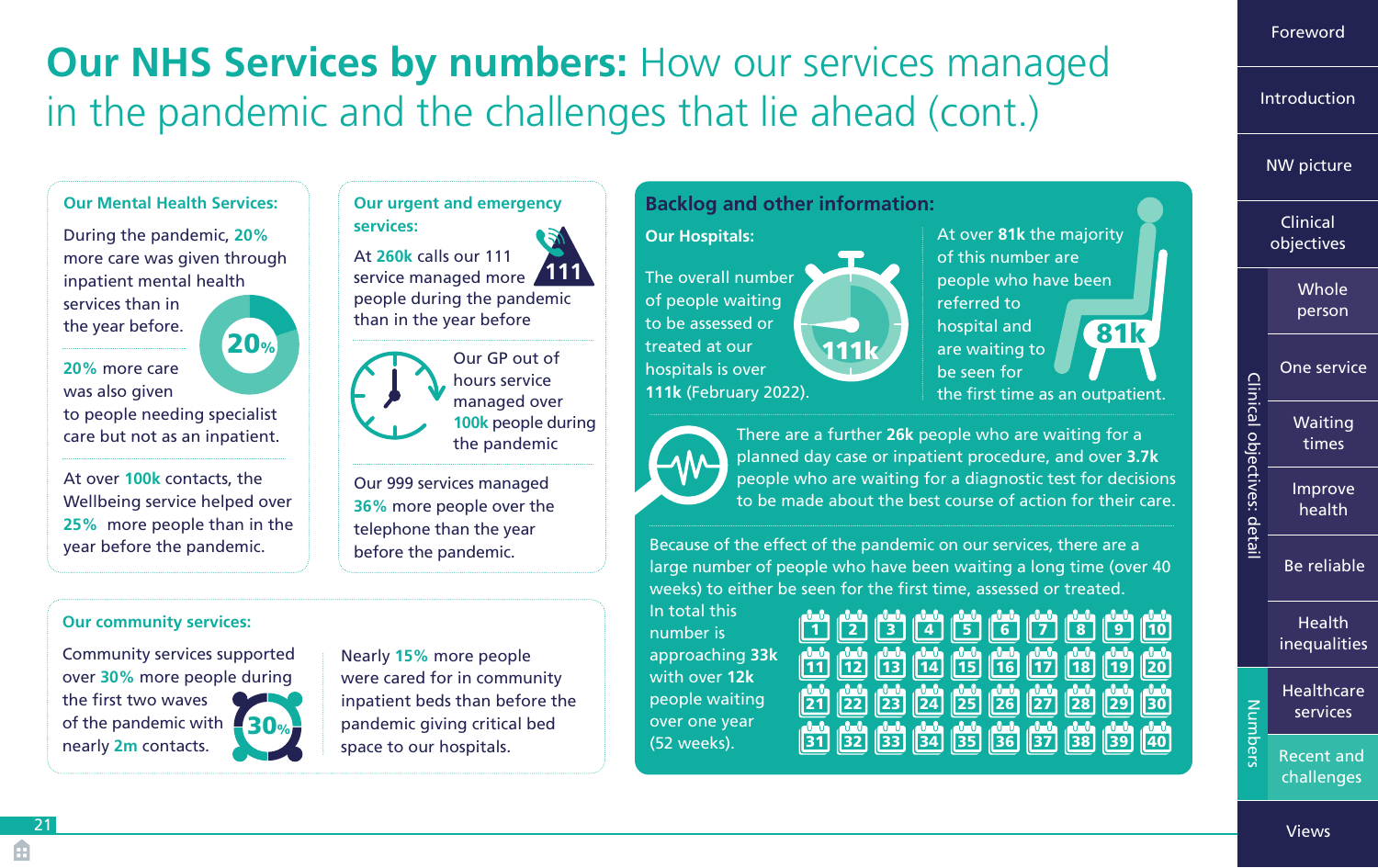# <span id="page-21-0"></span>**The views of people receiving and giving care in Norfolk and Waveney**

**Engagement has been the most important principle to us in developing this clinical strategy. What you have read so far has been created based on the views of a wide range of people. We have sought views from people working within the NHS, patients and carers who experience NHS care, and from a great many partners from other sectors such as local government and social care, the third sector, education and beyond. This section gives a summary of what we have learned.**

### **Covid – Waiting Lists – Quality of Care Notation Workforce recruitment and retention**

Support for and appreciation of local health services remains high, with clinicians and service users agreeing that they have coped well under the extremely difficult conditions caused by Covid.

However, there is concern from both groups about the impact of the pandemic on the quality of care received by patients.

Both clinicians and patients see the size of patient waiting lists as the single greatest challenge facing the health service. Closely related is the worry and fear that this will lead to poorer health for some patients as they "de-condition" and decline in health and quality of life while waiting for treatment.

Clinicians are concerned about the impact of the pandemic on staff. There is a very real worry that much of the NHS frontline workforce remains exhausted. Staff are not able to recover from the stress of the pandemic – which we should remember is not over – whilst ramping up services to recover the back log of tests and operations patients require. There is significant worry that staff will leave the service, whilst recruitment was already an issue with a shortage of frontline staff in Norfolk and Waveney, as with the rest of the country, running into the thousands.

### [objectives](#page-10-0) [Whole](#page-11-0)  person [One service](#page-12-0) Clinical objectives: detail Clinical objectives: detail [Waiting](#page-13-0)  times Improve **health** [Be reliable](#page-15-0) Health [inequalities](#page-16-0) **Healthcare** Numbers Numbers services [Recent and](#page-19-0)

Clinical

[NW picture](#page-7-0)

[Foreword](#page-2-0)

[Introduction](#page-5-0)

Views

challenges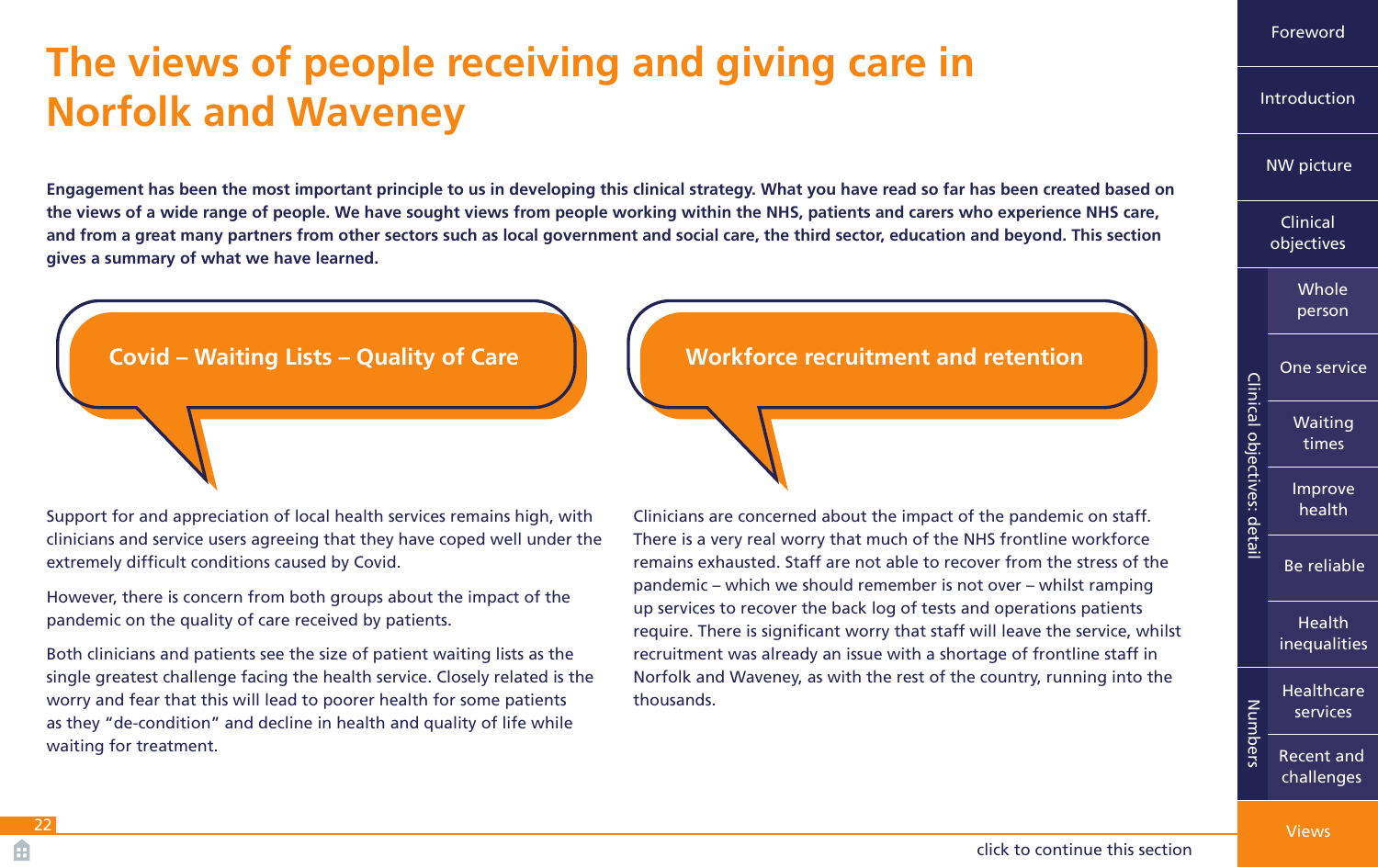<span id="page-22-0"></span>**Sharing information, greater co-operation for the benefit of patients Structural change** 

There should be a system wide commitment to safely sharing information including:

- individual patient information, in real time between organisations to improve clinical decision making and smooth care for patients
- operational information should be shared between NHS organisations more effectively and in a more timely way than has been the case. This will ensure 'situational awareness' of each organisation's pressures (primary, community and secondary care) so that there can be systemwide co-operation to assist struggling services for the benefit of patients
- NHS organisations should share outcome measures in patient treatment and care so that unexplained differences in care (unwarranted variation) between NHS providers can be identified and improved. Patients have a right and should expect, that where they are treated by the NHS, should not determine the quality of healthcare they receive.

Patients agree with these points and want to see more joined-up services. This means better communication between the services and the staff that work in them. In addition, patients don't want to have to keep repeating their health story over and over again as they pass from one clinician to another across different services.

Structures or at the very least the boundaries they have imposed, that have significantly shaped previous relationships, must be dissolved. Suggestions from NHS clinicians and managers included:

- by bringing the leadership of the three hospitals JPUH, NNUH and QEH, into a single team
- accelerating the implementation of staff "passports" to allow staff to move between acute hospital sites, community care and primary care settings and work effectively when doing so
- assisted by introducing standard/unified patient protocols across providers.

The aim of these suggested changes is to end what people working in and with the NHS see as the fragmentation in commissioned services, patient pathways, and ultimately the patient experience of care.

[Foreword](#page-2-0)

[Introduction](#page-5-0)

[NW picture](#page-7-0)

Clinical [objectives](#page-10-0)

> [Whole](#page-11-0)  person

[One service](#page-12-0) [Waiting](#page-13-0) 

times

Clinical objectives: detail

Clinical objectives: detail

[Improve](#page-14-0)  health

[Be reliable](#page-15-0)

Health [inequalities](#page-16-0)

[Healthcare](#page-17-0)  Numbers Numbers services [Recent and](#page-19-0)  challenges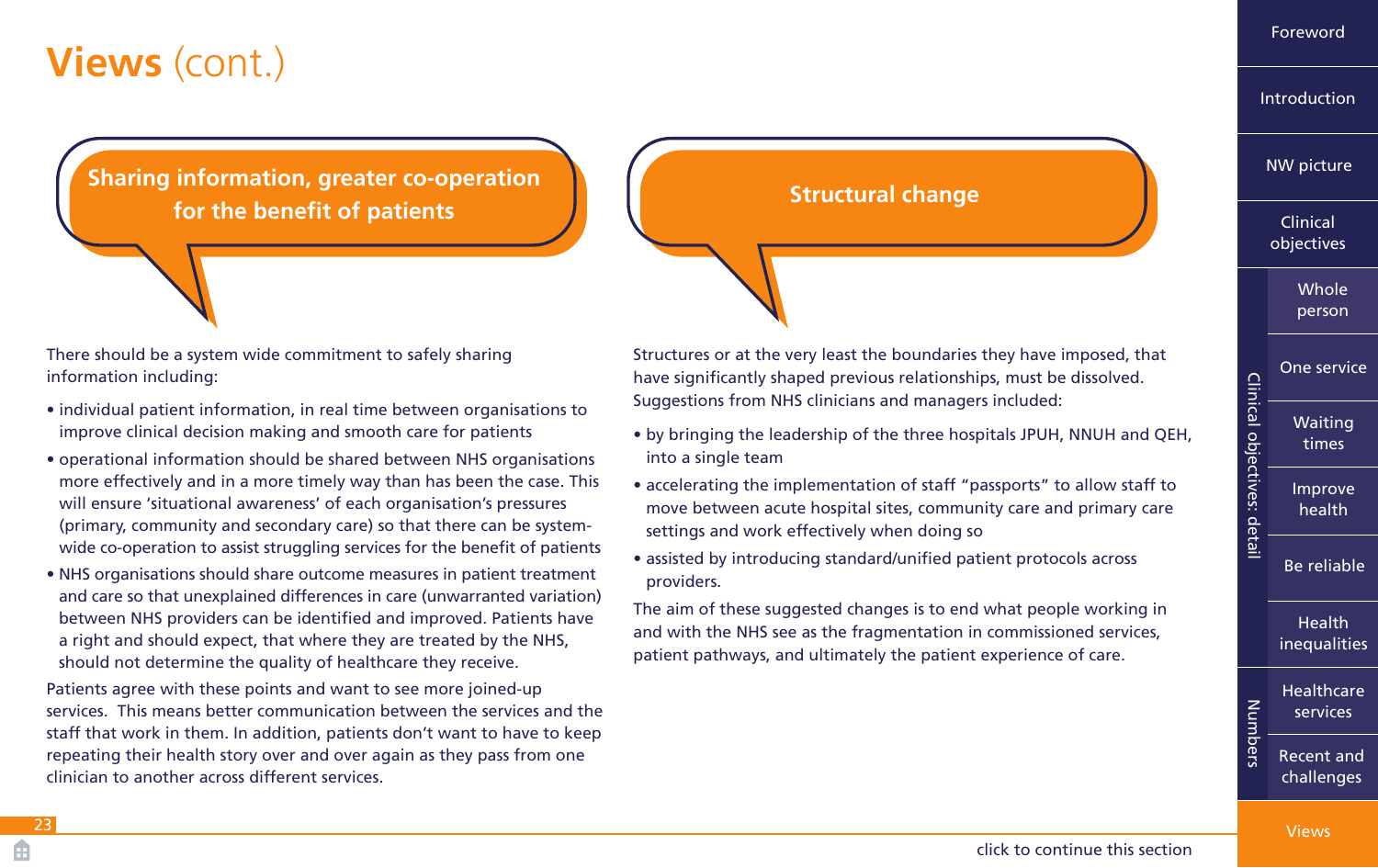<span id="page-23-0"></span>**Essential areas of clinical focus and change – waiting times**

Public, patients and staff agree. The long patient waits to be seen and treated are unacceptable. They must be tackled as the NHS's first priority.

Suggestions for tackling the current excessive waiting times include a single or "unified" waiting list across all hospital pathways. This received strong support from patients and clinicians. What this means is that instead of each of our acute hospitals (JPUH, NNUH and QEH) having their own separate waiting lists, patients would be on one Norfolk and Waveney list for their particular condition; for example waiting for hip replacement surgery. The most urgent patients would receive treatment according to the urgency of their condition wherever they can be seen not according to the length of the waiting list at the nearest hospital where they were originally referred to be seen or treated

This is not without challenges, not least whether a patient in one part of N&W could or would want to travel to another part of N&W to be seen. So a unified patient waiting list would need careful introduction and one of the key things would be to offer patients the choice to be treated at the acute hospital, community or primary care setting (for example, a doctor's surgery or local centre for minor surgical procedures), that will provide the earliest or earlier treatment.

Related to this is the idea of delivering more care in primary and community settings where it is clinically appropriate to do so, including a greater range of services commissioned by Primary Care Networks (PCN). These are the groupings of GP practices that in time will coordinate services closer to where people live, meaning there will be less need to travel to N&W's three large hospitals for some treatments.

More active management of patients on waiting lists so that they do not decline or "decondition" - physically or mentally – while they wait for treatment.

A single real-time patient record available to all clinicians regardless of where a patient enters the health system. This will reduce the need for a patient to keep repeating their story. Having this information available will allow clinicians to make better decisions about how to treat someone because they will be able see what medicines or other healthcare a patient is already receiving

Sharing staff between sites, including primary care, to maintain service resilience and reliability and to ensure that wherever possible, patients get seen in the right place at the right time for the care they require.

[Foreword](#page-2-0)

[Introduction](#page-5-0)

[NW picture](#page-7-0)

Clinical [objectives](#page-10-0)

> [Whole](#page-11-0)  person

[One service](#page-12-0)

[Waiting](#page-13-0)  times

Clinical objectives: detail

Clinical objectives: detail

Numbers

Numbers

[Improve](#page-14-0)  health

[Be reliable](#page-15-0)

Health [inequalities](#page-16-0)

[Healthcare](#page-17-0)  services [Recent and](#page-19-0) 

challenges

Æ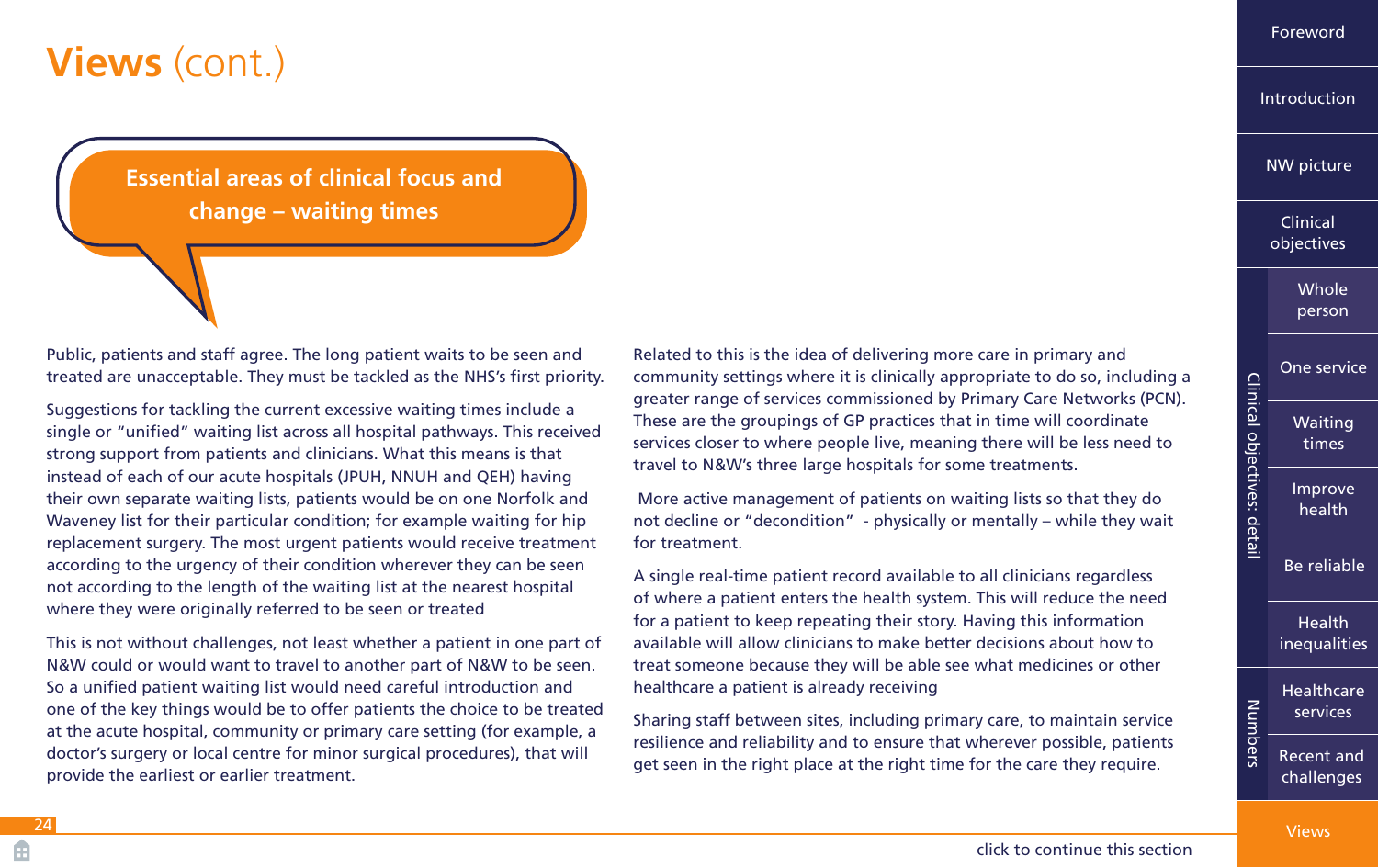### <span id="page-24-0"></span>**Improved mental health services**

Both patients and clinicians recognise the need for improved mental health services. Recent years have seen a rebalancing of national policy with renewed emphasis on the need for a greater proportion of NHS resources to be put into mental health. There has been a drive to close the gap in life expectancy between people with learning disabilities and other members of society. In Norfolk and Waveney the CCG is in the process of commissioning new and expanded eating disorder services with significantly greater emphasis on early intervention in a patient's condition. The pandemic has redoubled the urgent need to support mental health services as both the public and clinicians are acutely aware of the toll that the pandemic has had on many people's mental wellbeing, especially children and young people.

Suggestions for improving the mental health services available to patients include:

- Extra resources to support greater community provision
- Earlier intervention as a patient's condition develops to reduce the risk of conditions worsening and becoming entrenched, for example, in eating disorders
- Direct extra resources to the communities and age groups most in need especially children and young people
- Reduce fragmentation of mental health services across multiple providers
- A revised offer to reduce 'medicalising' someone when they present. This means adapting current practice and moving towards what is called seeing and treating the "whole person". Taking the time to understand how mental and physical health conditions are often interrelated and that to be properly understood when someone seeks help, clinicians need to recognise context and pressures someone might be facing in their home, relationships, employment and other aspects of their lives. Wherever clinically possible to treat and support patients with therapies that do not involve prescribing medicines.
- Commissioning services to reflect the inter-related nature of mental health and physical conditions.

|  | Clinical<br>objectives |
|--|------------------------|
|  | Whole<br>person        |
|  | <b>One service</b>     |
|  | Waiting<br>times       |
|  | Improve<br>health      |
|  | <b>Be reliable</b>     |
|  | Health<br>inequalities |
|  | Healthcare<br>services |
|  | Recent and             |

challenges

[Views](#page-21-0)

[Foreword](#page-2-0)

[Introduction](#page-5-0)

[NW picture](#page-7-0)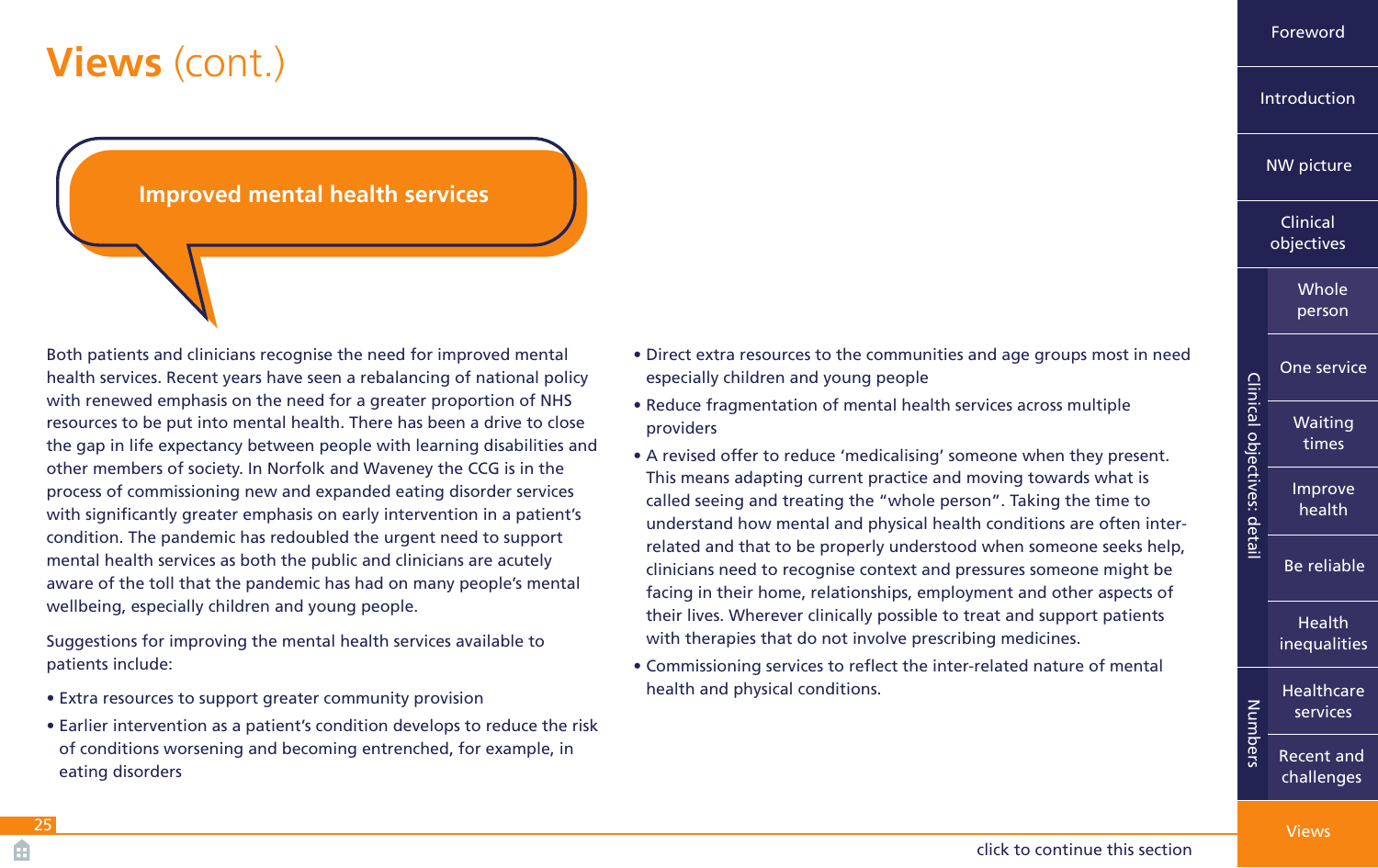<span id="page-25-0"></span>**Prevention of ill-health and early intervention of in health and carry Intervene early to reduce patient crises** intervention to address health inequalities

Everyone knows that prevention is better than cure. Ill-health maybe the result of an accident or someone's genes, it is certainly a feature of how we all grow old.

Having good health in older age can be determined by what we eat, whether we smoke, what exercise we take and the environment we are born into and live in. The NHS has an important role alongside colleagues in Public Health to advise people in making good lifestyle choices and preventing illness. The NHS cannot in isolation close the health gap which exists between the wealthiest and poorest in our society. However, clinicians believe a greater proportion of resources should be directed at those communities and patient groups who have the highest health inequalities and worst outcomes.

We know that people also recognise that there is a role of personal responsibility in preventing illness but that this has limits.

Thousands of people are now living with long-term conditions such as diabetes, heart disease or mental health issues. Many will comfortably manage their condition through changes in their lifestyle or through regularly taking prescribed drugs. Others will return from hospital to continue their recovery at home.

All of these groups are at risk of changes in their health that may go unspotted or happen relatively quickly. When this happens the result is all too often an emergency trip and admission to hospital.

Monitoring and recognising changes in health when at home – often by patients who have been taught the warning signs – and intervening before a health crisis happens, is far better for the patient and the NHS. The guiding principle in the Norfolk and Waveney health system will be to prevent and pre-empt crises to maximise someone's time in health at home rather than in a care setting.

[Introduction](#page-5-0)

[NW picture](#page-7-0)

Clinical [objectives](#page-10-0)

> [Whole](#page-11-0)  person

[One service](#page-12-0) [Waiting](#page-13-0)  times

[Improve](#page-14-0)  health

Clinical objectives: detail

Clinical objectives: detail

[Be reliable](#page-15-0)

Health [inequalities](#page-16-0)

**Healthcare** Number Numbers services [Recent and](#page-19-0)  challenges

[Views](#page-21-0)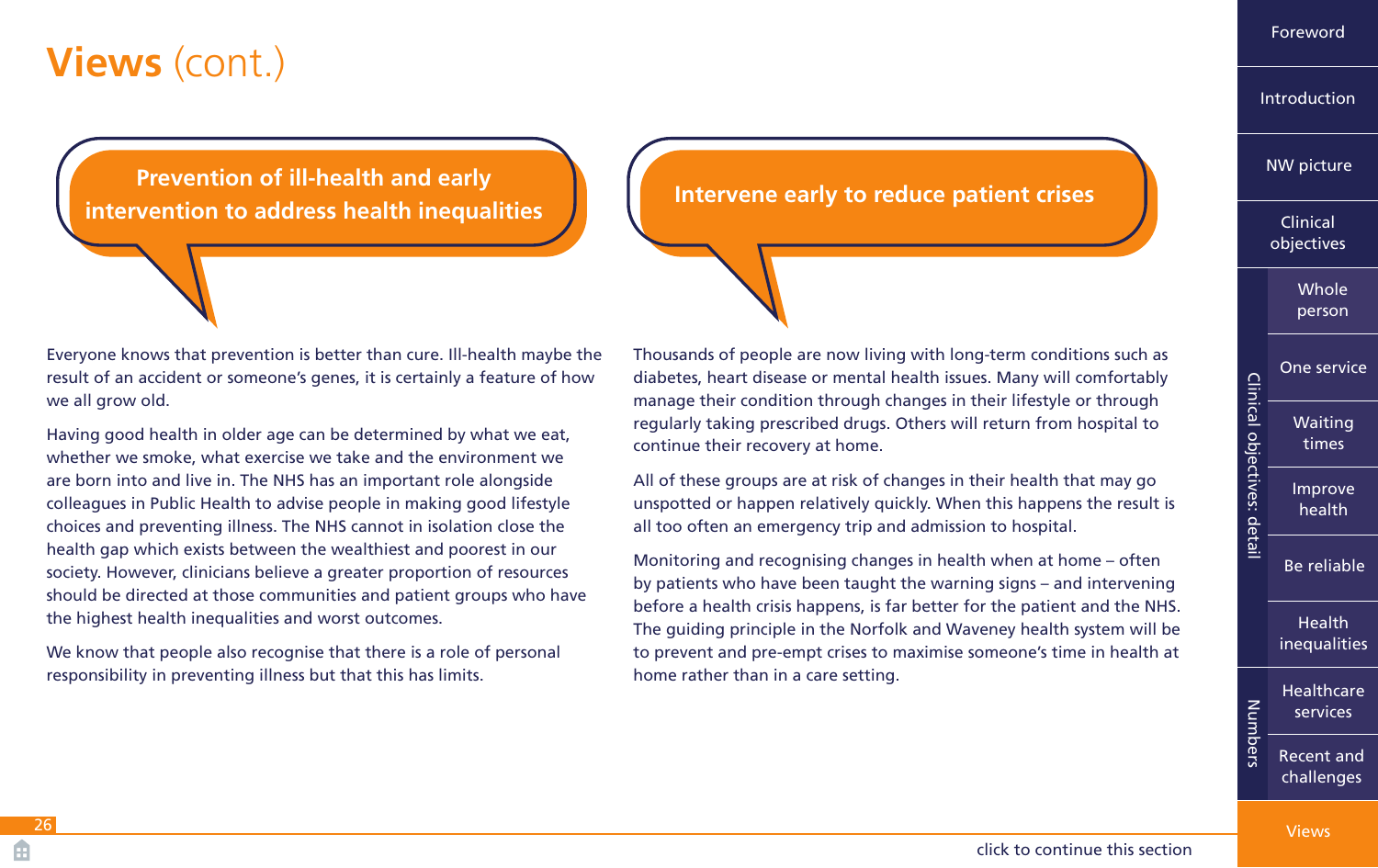<span id="page-26-0"></span>**Two great enablers clinicians and patients want to see used more – digital innovation and population health management.**

Patients and the public recognise that the NHS has delivered more care in new ways during the pandemic. Many GP and hospital appointments switched from face-to-face to "virtual" in the form of telephone or video consultations.

Both the public and clinicians recognise the value in this new flexibility and speed of diagnosis it can offer. There is also support for other innovations such as "virtual wards" where, for example, a patient is discharged home and wears a device so that they can be monitored remotely by their hospital or GP. Should the patient show early signs of a decline in their condition then their doctor can intervene. Meanwhile more hospital beds are available for those patients that have to be in hospital for their care.

There is an expectation that the NHS will provide more services through forms of digital innovation. Both groups are clear that such developments shouldn't a be a one-size fits all. That both patient and clinician will need the freedom to exercise their clinical judgement about whether an appointment should be in person or virtual, or that remote monitoring will work for some patients but not others.

Clinicians are convinced that the NHS in N&W needs to be more systematic and rigorous in identifying communities and patients with the greatest health needs so that they can be targeted for help earlier. Many are enthusiastic advocates of the use of what are called population health management tools to do this.

[Introduction](#page-5-0)

[Foreword](#page-2-0)

[NW picture](#page-7-0)

Clinical [objectives](#page-10-0)

> [Whole](#page-11-0)  person

[One service](#page-12-0) [Waiting](#page-13-0)  times

[Improve](#page-14-0)  health

Clinical objectives: detail

Clinical objectives: detail

[Be reliable](#page-15-0)

Health [inequalities](#page-16-0)

**Healthcare** Numbers Numbers services [Recent and](#page-19-0)  challenges